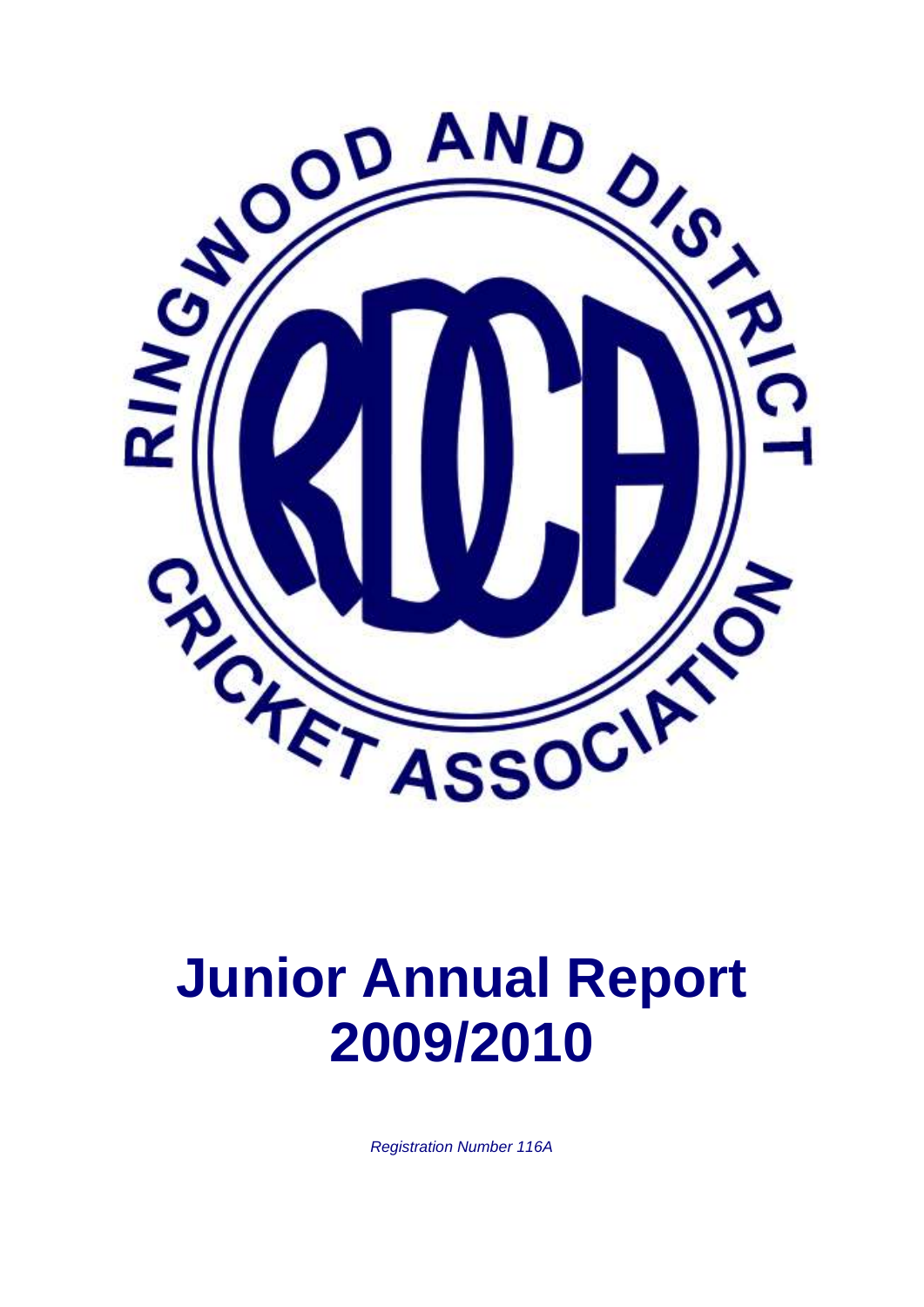# **2009/2010 RDCA Junior Committee**

President Timothy Court Secretary **John Springett**<br>Assistant and Registration Secretary Rebecca Court Assistant and Registration Secretary Rebecca C<br>Representative Teams Coordinator John Kilby Representative Teams Coordinator

General Committee Tim Sweeney

Paul Cardwell David Brush Justin Hansen Doug Beaton Josh Browne

# **RDCA Junior Representative Teams Coaches and Team Managers**

Under 12 Mitchell Shield<br>
Under 12 Josh Browne Plate<br>
Under 12 Josh Browne Plate<br>
Chris Wilson and Len Bettes

Under 16 Beitzel Shield John Beale and Warrick Dickson Under 16 Keith Mackay Shield Wayne Ferguson and Rick Cattanach Under 14 Russell Allan Shield Darren Roth and John Nucifora Under 14 Des Nolan Cup Danny Black and David Smeed John Eccles and Len Bettess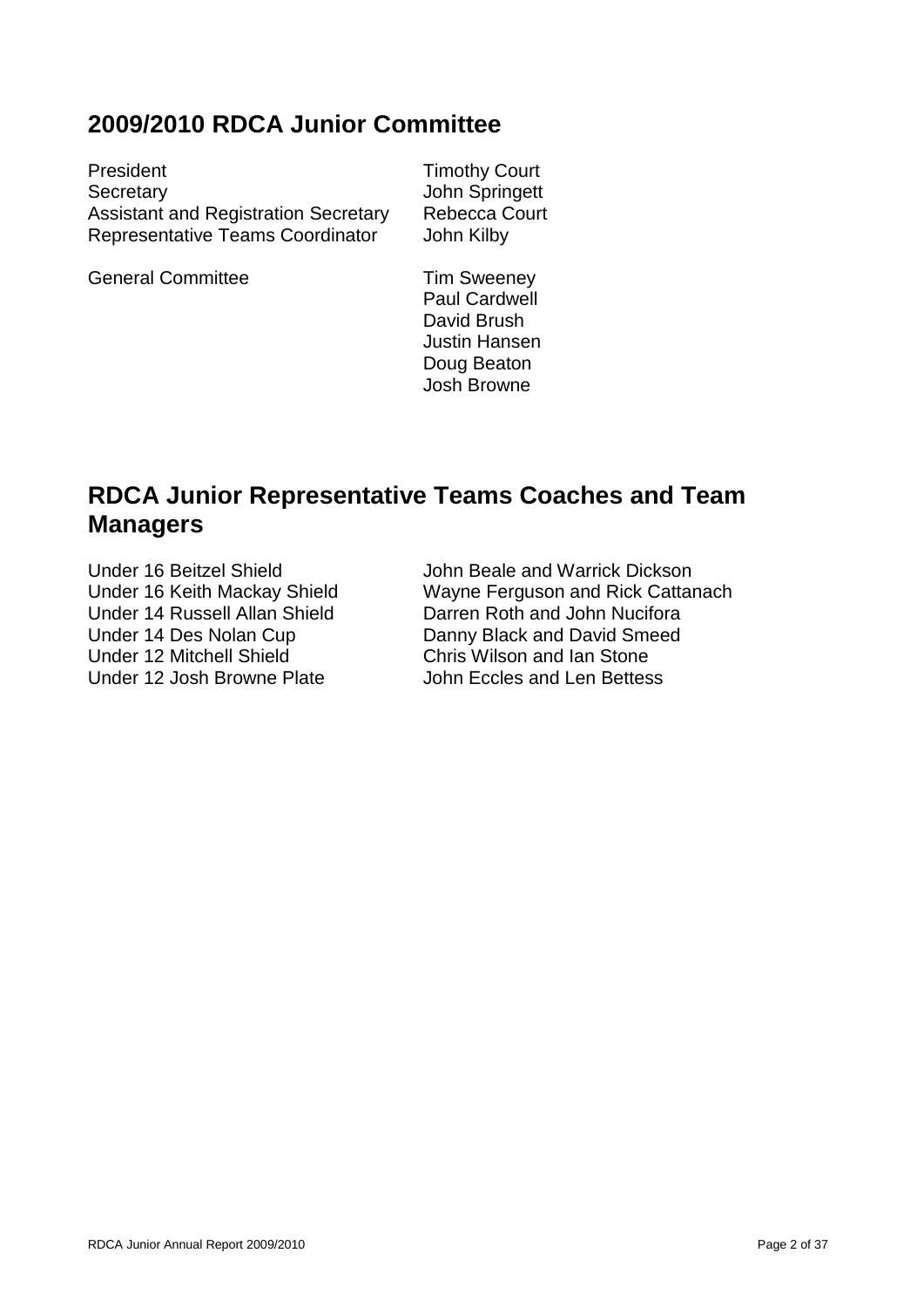# **Table of Contents**

|  | OUTER EAST EAGLES AND HATCH SHIELD         | 9        |    |
|--|--------------------------------------------|----------|----|
|  | <b>GIRLS REPRESENTATIVE CRICKET</b>        |          |    |
|  | JIM BEITZEL SHIELD - UNDER 16              | 10<br>11 |    |
|  | KEITH MACKAY SHIELD - UNDER 16             |          |    |
|  | <b>RUSSELL ALLAN SHIELD - UNDER 14</b>     | 12       |    |
|  | DES NOLAN CUP - UNDER 14                   | 13<br>14 |    |
|  | KEITH MITCHELL SHIELD - UNDER 12           | 15       |    |
|  | JOSH BROWNE PLATE - UNDER 12               | 16       |    |
|  |                                            |          |    |
|  |                                            |          |    |
|  |                                            |          |    |
|  | <b>MAJOR AWARDS</b>                        | 20       |    |
|  | <b>BATTING AVERAGES</b>                    | 20       |    |
|  | <b>BOWLING AVERAGES</b>                    | 20       |    |
|  | <b>ENCOURAGEMENT AWARDS</b>                | 21       |    |
|  | <b>CLIVE FAIRBAIRN SHIELD</b>              | 22       |    |
|  |                                            |          | 23 |
|  | <b>UNDER 18-1</b>                          | 24       |    |
|  | <b>UNDER 16-1</b>                          | 24       |    |
|  | <b>UNDER 16-2</b>                          | 24       |    |
|  | <b>UNDER 16-3</b>                          | 25       |    |
|  | <b>UNDER 16-4</b>                          | 25       |    |
|  | <b>UNDER 14-1</b>                          | 25       |    |
|  | <b>UNDER 14-2</b>                          | 26       |    |
|  | <b>UNDER 14-3</b>                          | 26       |    |
|  | <b>UNDER 14-4</b>                          | 26       |    |
|  | <b>UNDER 12-1</b>                          | 27       |    |
|  | <b>UNDER 12-2</b>                          | 27       |    |
|  | <b>UNDER 12-3</b>                          | 27       |    |
|  | <b>UNDER 12-4</b>                          | 28       |    |
|  |                                            |          | 29 |
|  | <b>PAST CLIVE FAIRBAIRN SHIELD WINNERS</b> | 30       |    |
|  | PAST JEFF LUSCOMBE VOLUNTEER OF THE YEAR   | 30       |    |
|  | <b>PAST MOST PROMISING PLAYERS</b>         | 31       |    |
|  |                                            |          |    |
|  |                                            |          | 32 |
|  | <b>UNDER 18'S PREMIERS</b>                 | 33       |    |
|  | <b>UNDER 17'S PREMIERS</b>                 | 33       |    |
|  | <b>UNDER 13'S PREMIERS</b>                 | 33       |    |
|  | <b>UNDER 16'S PREMIERS</b>                 | 34       |    |
|  | <b>UNDER 14'S PREMIERS</b>                 | 35       |    |
|  | <b>UNDER 12'S PREMIERS</b>                 | 36       |    |
|  |                                            |          |    |
|  |                                            |          |    |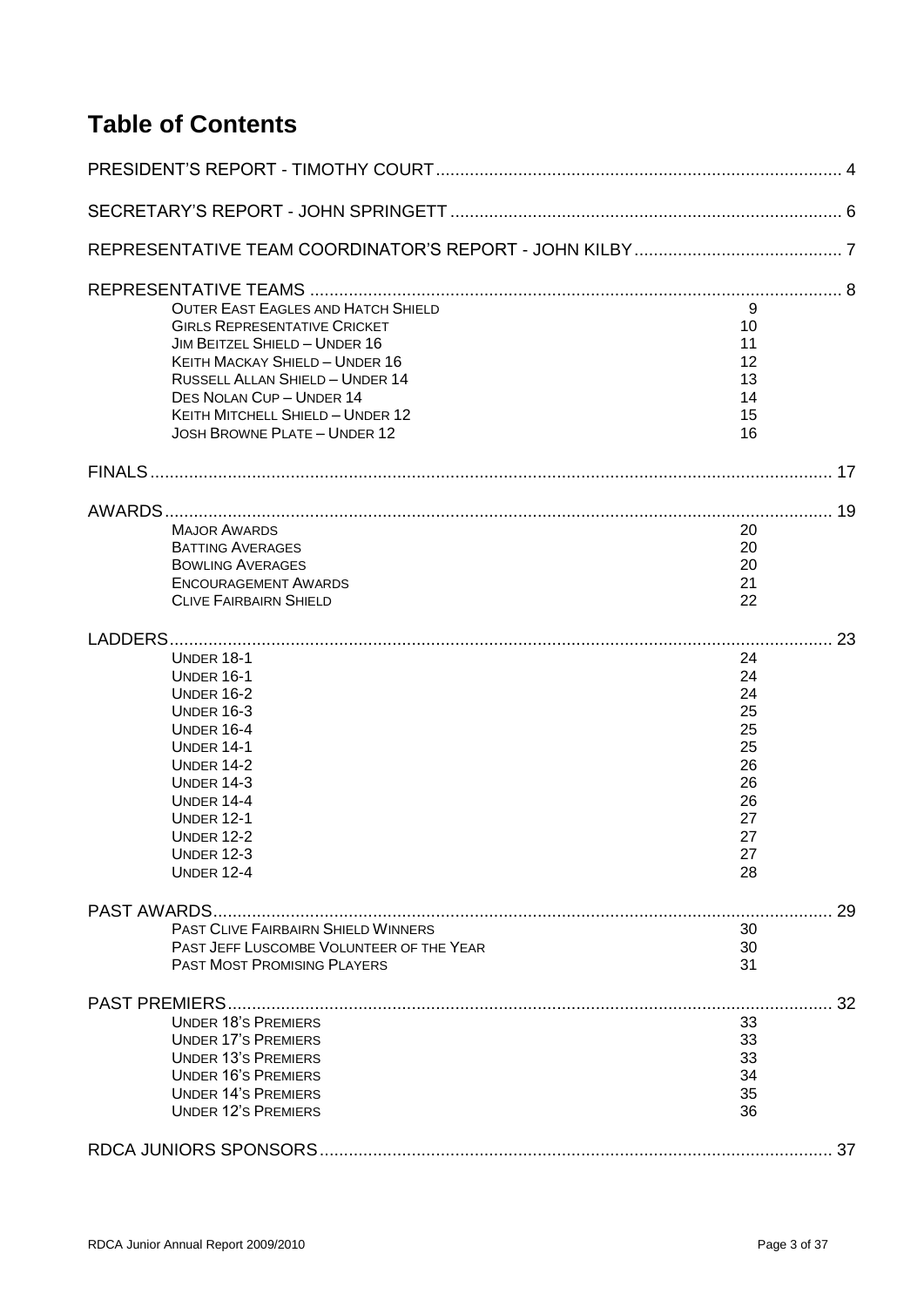# <span id="page-3-0"></span>**President's Report - Timothy Court**

The 2009/2010 season was yet another successful season for the RDCA Junior Competition. It is only as a result of the hard work of the RDCA Junior Committee combined with the efforts of the Junior Coordinators, Coaches and Team Managers that such success can be reached.

As per previous seasons the Annual General Rules Meeting and Annual General Meeting kicked off the season. The Junior Committee put forward 33 amendments to the rules meeting and all these changes were unanimously passed, with the meeting completed in a record ten minutes. At the Annual General Meeting John Springett, Rebecca Court and John Kilby continued in their executive positions, while Tim Sweeny, David Brush, Paul Cardwell, Josh Browne and Justin Hansen all continued on the committee. Doug Beaton was the only new addition to the Junior Committee.

At the Senior Annual General Meeting it was with much pleasure, that on behalf of the Junior Committee that I was able to nominate Josh Brown for Life Membership of the RDCA. This nomination was unanimously accepted and a fitting way to recognise the involvement Josh has had with the RDCA over a period spanning multiple decades.

The Fixturing and Grading processes were once again relatively trouble free, thanks once again to assistance of Stuart Minetti. Some minor changes were made to the process with clubs making alterations to their grading forms required to re-submit the whole form. This proved to be quite successful and removed a lot of the little errors that occurred resulting from clubs making multiple changes over a three week period. There was also the introduction of a re-grading form which further encouraged clubs to provide feedback on how their teams had progressed in the first two rounds.

The Team Manager evenings are continuing to prove to be a great success, with only a small number of teams not having a representative at these meetings. The number of issues that arise on match days continues to markedly decrease which is a great result.

The introduction of the Working With Children Checks continues to provide a headache for administrators at both RDCA and Club level. This season we more strictly enforced the registration of Coaches and Team Managers which provide a method to ensure the appropriate people had these checks, however it does create a significant additional workload for all involved. In the coming season this information will be moved to MyCricket which will allow clubs to enter less information and only require updating as details alter.

John Kilby and his team were once again at the top of their game with yet another successful campaign in the VMCU Carnival. It is frequently overlooked how much time the coaches and team managers put in to provide the players and opportunity to participate in the VMCU carnival and the RDCA is greatly appreciative of this.

At the start of the season the numbers in the Under 12's showed a significant decline to a level that was of great concern to the Junior Committee. As a result of this the Junior Committee held a forum to bring the clubs together to discuss ideas to help improve the Junior Association. A number of ideas have come out of this meeting and we are working towards implementing some of these for the coming season.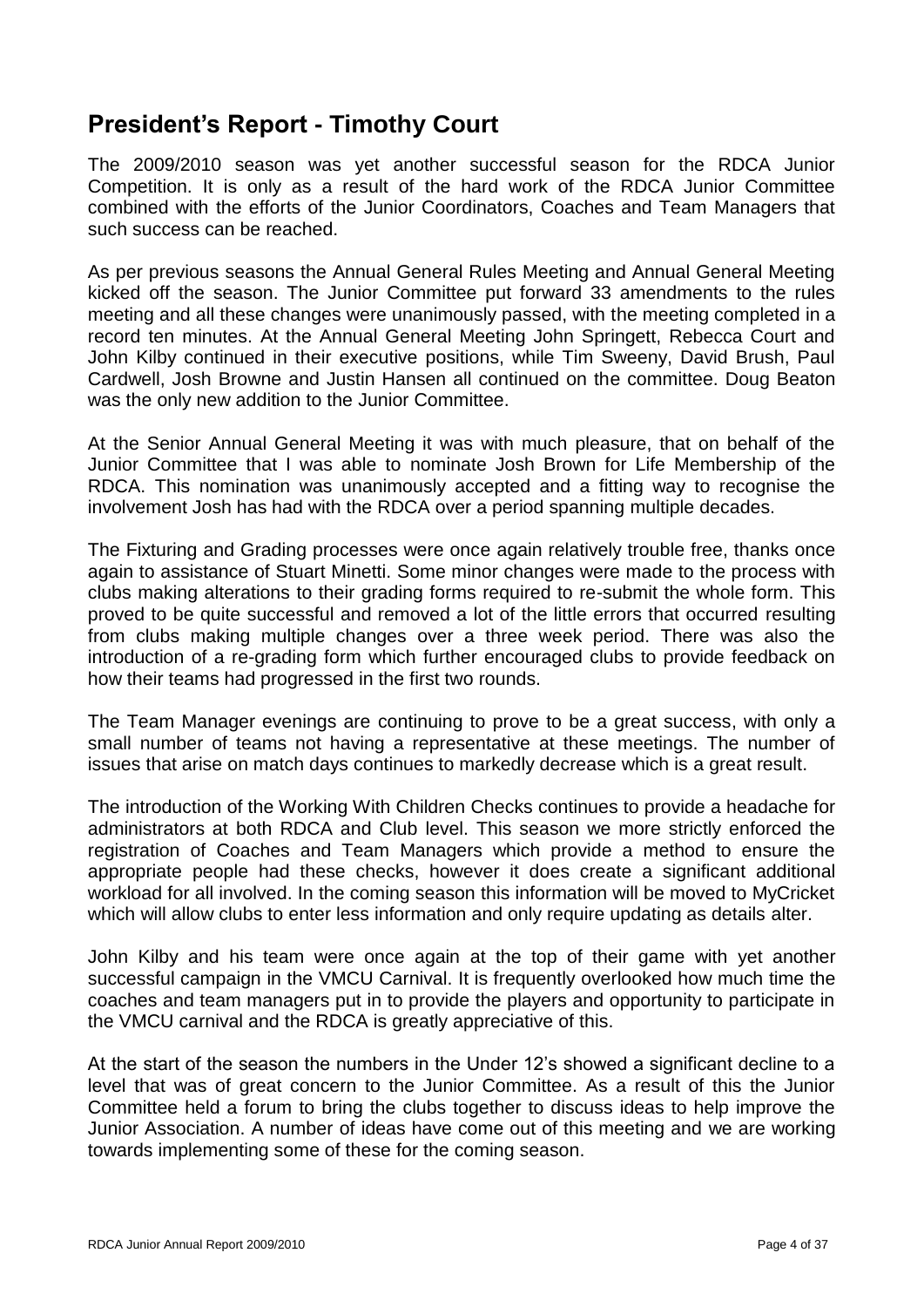The highlight of the season for me was the implementation of an Under 18 T20 competition. 12 teams entered the competition including a side from Knoxfield and a combined side from the Yarra valley Cricket Association. All feedback received was quite positive and with some minor changes we will be running an Under 19 and Under 16 competition in the coming season. T20 cricket is enormously popular so it is only common sense that in a time where Cricket is on the decline that the RDCA provides the ability for junior players to play the version of the game they all enjoy watching.

The season ended with the final series and the Junior Presentation Night being held the week immediately following the Grand Final. This is proving to be a great success with the attendance of this night increasing again this season.

There have been numerous wonderful contributions throughout the season and I would like to extend a special thanks to: John Springett in his eighth season as Junior Secretary who was one of the hardest workers in the season spending many hours in meetings and on the phone, John Kilby's contribution in looking after the representative sides is immense and we would be lost without his efforts and the biggest thanks to my wife Rebecca, who was pregnant for the duration of the season, provided me with an enormous amount of support as well as filling the role of Assistant and Records Secretary.

As one season closes another one is always just beginning. The Junior Committee has been working hard and many wheels are already in motion and this will hopefully make the 2010/2011 season even better than the season just gone.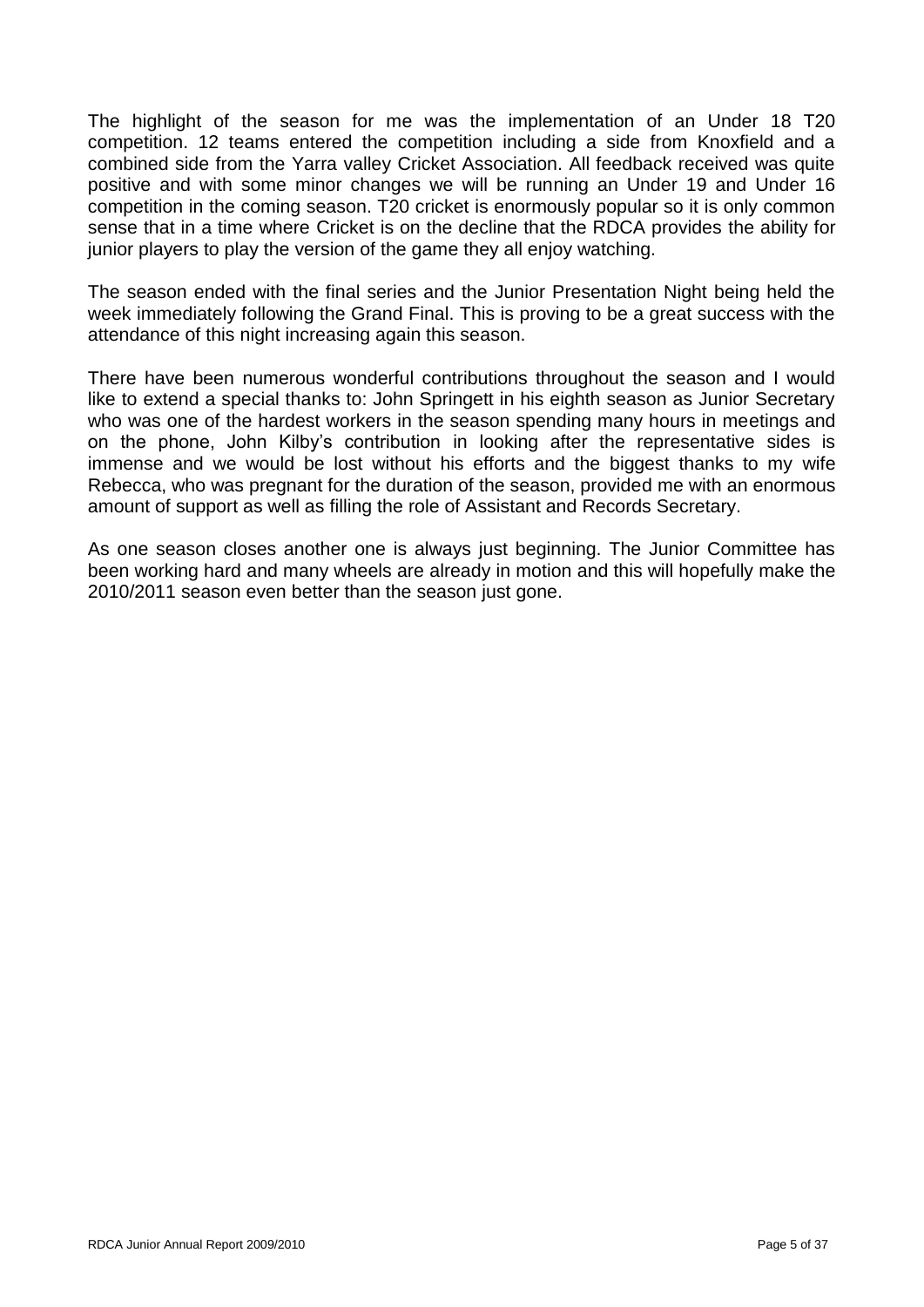# <span id="page-5-0"></span>**Secretary's Report - John Springett**

I was pleased with the effort that is being put in by majority of the Junior Representatives of your clubs in their attendance of the various information nights. There are still a few clubs not always in attendance and it is a pity as there are always important messages that we need to convey to club. E-mails are sent but there is often no better way to deliver some information and ensure that clubs understand it correctly and take back the correct information to your clubs.

Again as last year we had a committee that were able handle all aspects of running the competition. The Junior RDCA committee is again looking for volunteers to assist in running the junior section and if you know of anybody interested please nominate them for a position on the committee at the future meeting and also notify myself by email

Once again the Junior Presentation night was a great success and my congratulations must go to those committee members who assisted in running it so smoothly. Congratulations to all Grand Finalists and all the juniors that earned personal awards at this night. Congratulations must also go to the carnival sides and all those who played Dowling and Hatch competitions. Many thanks go to the Parents who assist in scoring, umpiring and the transporting of juniors to and from games.

My personal thanks go to Timothy Court and his wife Rebecca who not only giving birth to a fine baby, she still finds time to do the sterling job she does as Assistant and Records Secretary.

Congratulations must go to Josh Brown in receiving his Life membership award for all the fine work that he has done in the RDCA

What we did find this season, which was better than in the previous, was the improved availability of grounds which ensured there were minimal changes to the Fixture. I wish to thank Stuart Minette for his input and efforts with the fixturing.

Thank must go to the organisers and committee members who made the Non Comp Round Robin Day another great success. Thanks to Croydon Ranges for the use of the ground to hold this event there.

It was good to see how the running of the Under 18 T20 competition was accepted and I am please to say that we will continue with this now that we know that how it was received by all those connected in running, playing and supporting this concept.

Finally many thanks to our sponsors Saxon Sports and Kookaburra for their support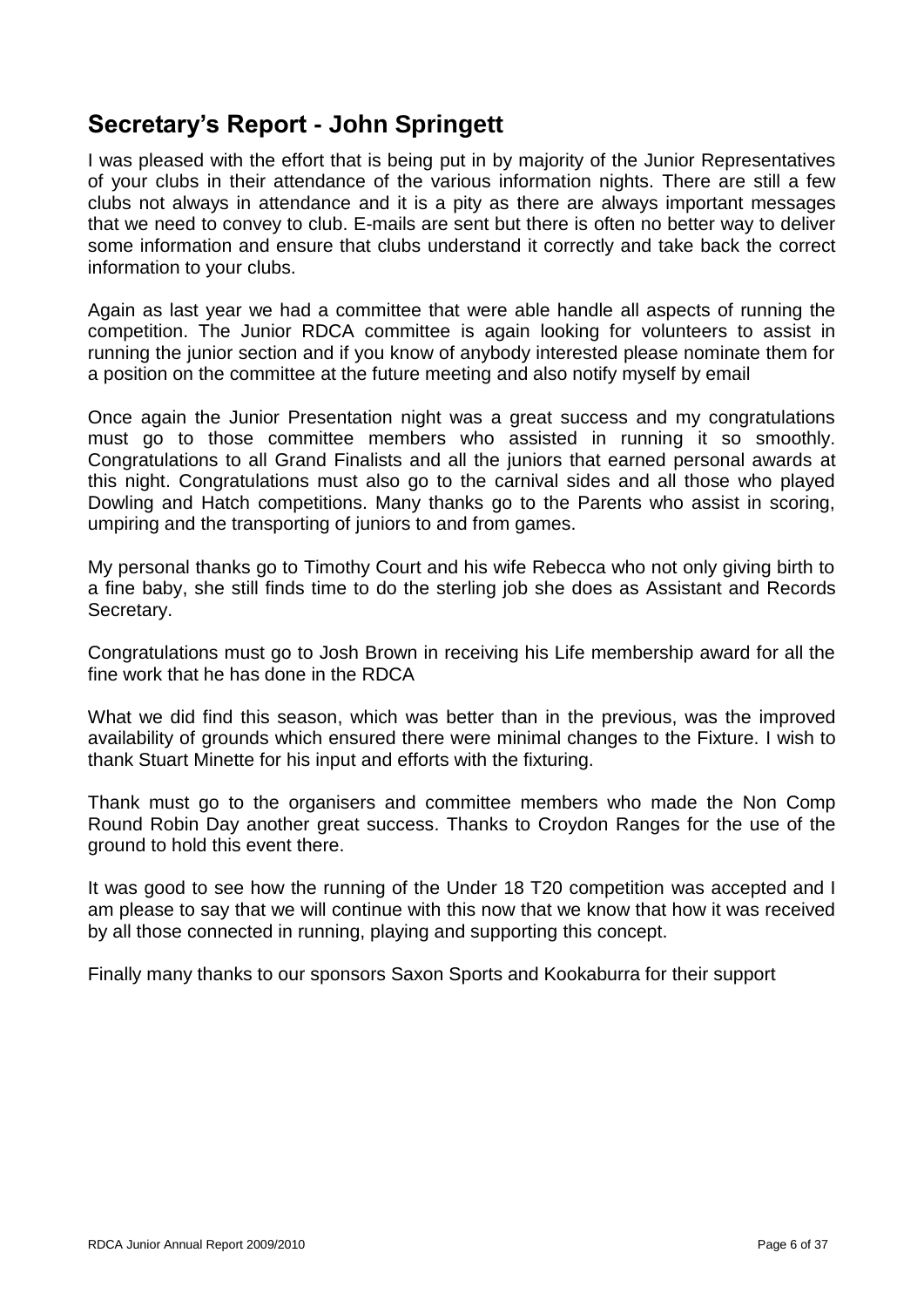# <span id="page-6-0"></span>**Representative Team Coordinator's Report - John Kilby**

This has been another very successful year for the RDCA representative sides in the VMCU carnival held in January 2010. In 2009 170 junior players trialed for the teams in three age groups; under 12, under 14 and under16.

RDCA was once again the most represented Association in the VMCU competition with two under 16 teams, two under 14 teams and two under 12 teams. All teams performed very well with the Under 16 Jim Beitzel Shield, Under 14 Russell Allen and the Under 12 Mitchell Shield teams all making the Grand Final.

The under 12 Josh Browne plate team competed in the semi finals. A young team who played against a number of associations first under 12 team. Thank you to John Eccles and Len Bettes for your efforts in making the carnival so enjoyable for the boys and the families involved.

The under 12 Mitchell Shield team finished at the top of the Mitchell Cup ladder and played off in the Grand final of this competition. The boys had a very successful fortnight and were narrowly beaten in the final. Thank you to Chris Wilson and Stoney for their efforts in coaching and managing a successful team.

In the under 14 age group over 70 boys tried out for positions in two teams. Picking the two teams proved to be a difficult task. The under 14 Des Nolan Cup side made up of mostly bottom age under 14 players performed well and played in the quarter final. Many thanks to Danny Black and David Smead for their many hours of hard work to make this an enjoyable carnival for the boys and their families.

The Russell Allan Shield Team performed very well and won its way through to the Grand Final. In the Grand Final the boys nearly got over the line only to falter at the last minute. There were many fine individual performances in this team which looks bright for the RDCA in the future. Many thanks to Darren Roth and John Nucifora for all their hard work in coaching and the organization of the team.

The Keith Mackay Cup the Under 16 boys enjoyed a good carnival with some good performances. The team played against some associations first under 16 team and was competitive. Rick Cattanach and Fergie worked very hard with the boys and I know the carnival was enjoyed by all. Many thanks to both of them for all their hard work.

Our number one under 16 team Jim Beitzel Shield team had an outstanding fortnight. This team made the Grand Final and started short priced favorites only to have to bat on a wet wicket and had trouble adjusting to the conditions. On the day they went down to a better side but represented their association very well. Thank you very much to John Beale (coach) and Warwick Dickson (Team Manager) for your efforts and assistance.

Finally to Bayswater, Croydon Ranges and Wonga Park Cricket Clubs an enormous thank you for your outstanding hospitality and facilities. It is greatly appreciated by the RDCA. In addition, thank you to the ongoing support from Saxon Sports and in particular Paul Attfield for all his help in organizing team uniforms for all the kids team managers and coaches. To the RDCA umpires many thanks for your professional umpiring throughout the carnival.

We now look towards 2011 and an even more successful VMCU carnival.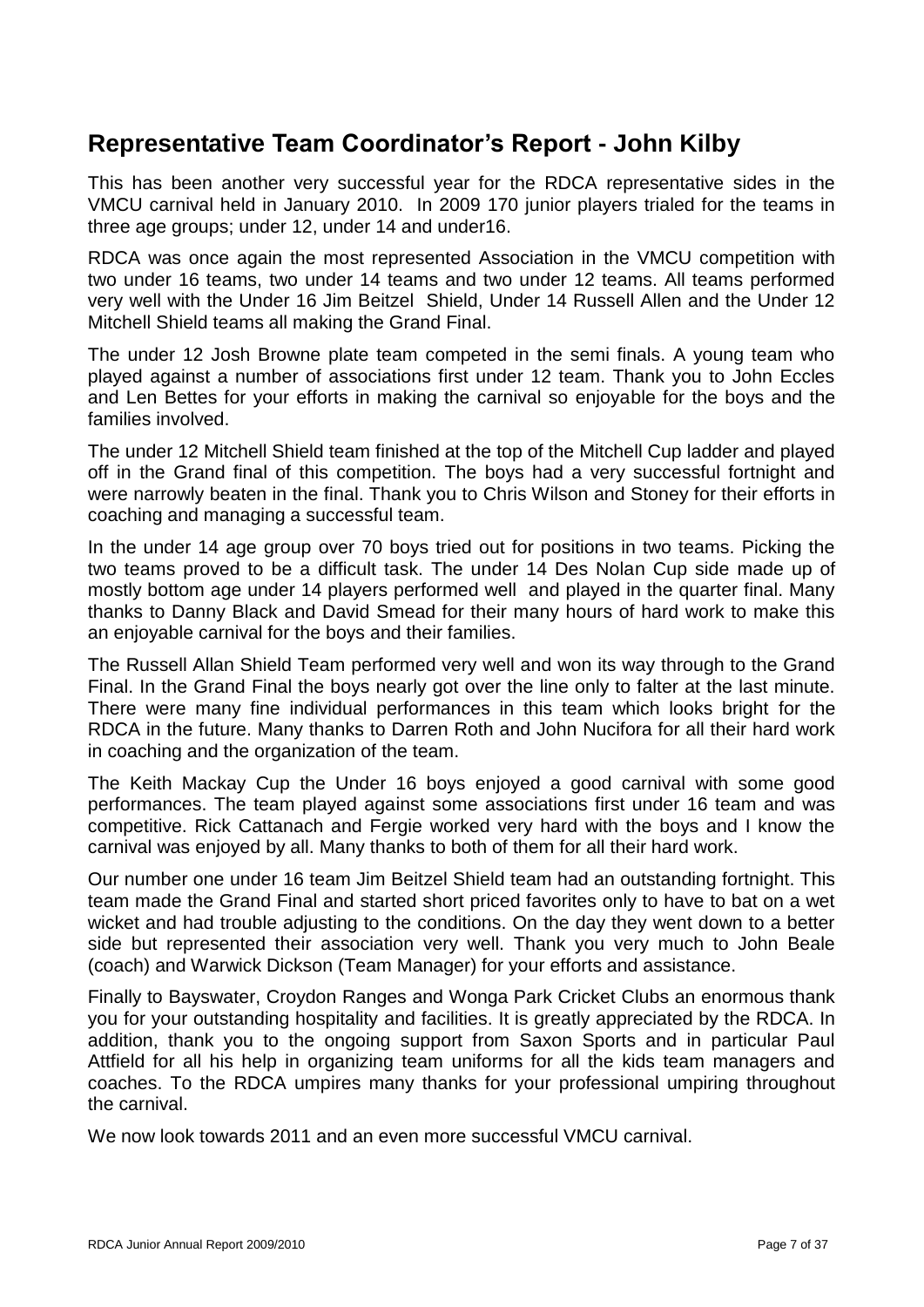# <span id="page-7-0"></span>**Representative Teams**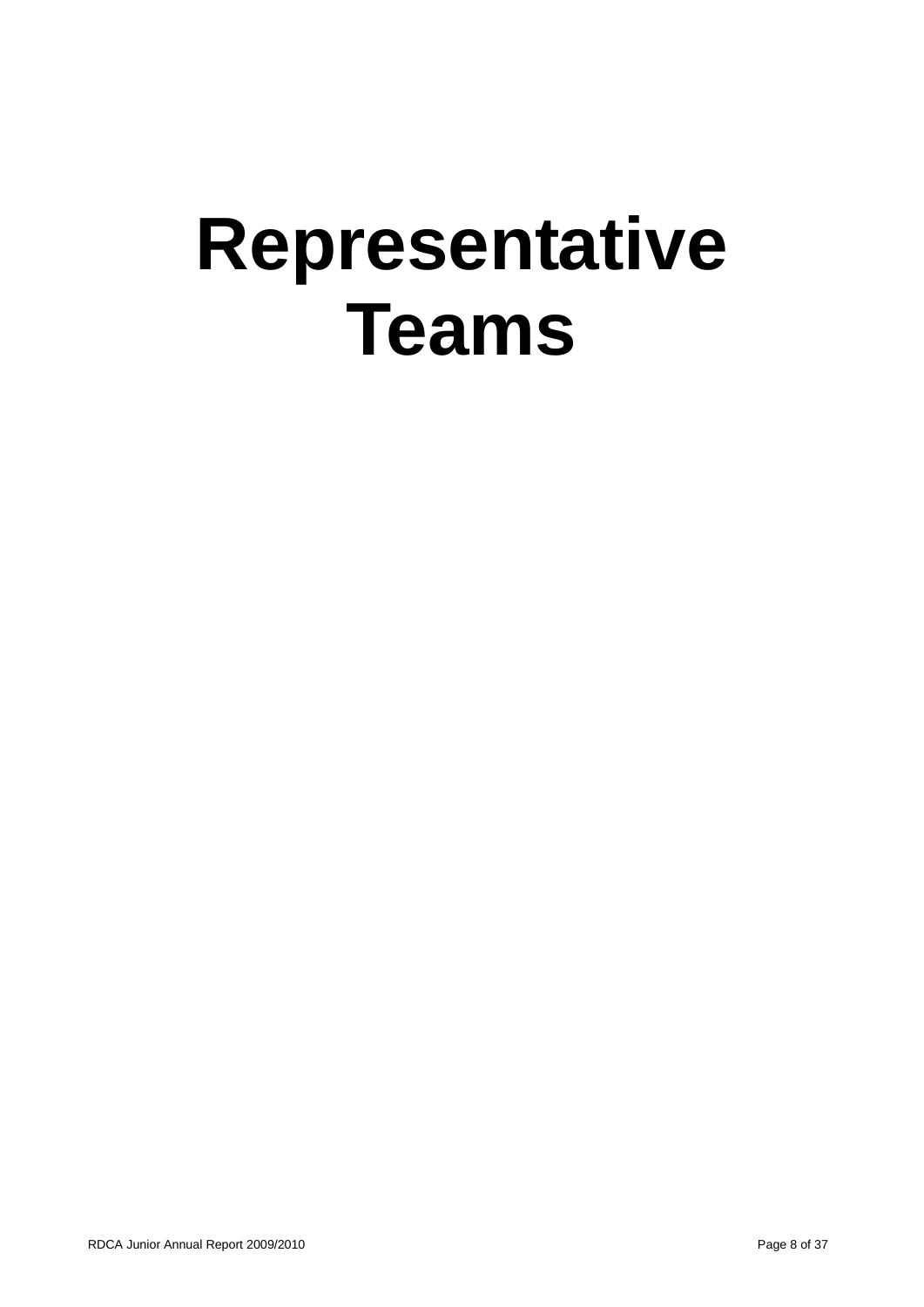# *Outer East Eagles and Hatch Shield*

<span id="page-8-0"></span>The RDCA was well represented in representative sides this season. Congratulations to the following boys for their commitment and performance.

| Outer East Eagles Under 14 Championship Squad<br><b>Jack Blain</b><br>Jordan Ludgator<br><b>Robert Curley</b> | Jordan Roberts<br><b>Tyson Freeman</b> | Akash Tatikonda<br><b>Mitchell Daniels</b> |                    |                    |
|---------------------------------------------------------------------------------------------------------------|----------------------------------------|--------------------------------------------|--------------------|--------------------|
| <b>Outer East Eagles W.J. Dowling Shield Players</b>                                                          |                                        |                                            |                    |                    |
| <b>Patrict Ashton</b>                                                                                         | Tim Jones                              | Zak McCubbin                               | <b>Matt Nelson</b> |                    |
| Tom Szabo                                                                                                     |                                        |                                            |                    |                    |
| <b>Inner East Emus W.J. Dowling Shield Players</b><br>Jamie Gottliebson                                       |                                        |                                            |                    |                    |
| Outer East Eagles Under 18 Championship Squad<br><b>Jarrod McPhee</b><br><b>Jackson Freeman</b><br>Matt Fyfe  |                                        |                                            |                    |                    |
| <b>Jake Ford</b>                                                                                              | <b>Sam Cuthbert</b>                    |                                            |                    |                    |
| R.M. Hatch Shield Players - Croydon CC<br>Jason Kilby                                                         | <b>Josh Bettess</b>                    | <b>Ben Ashton</b>                          | <b>Matt Opitz</b>  | <b>Matt McKane</b> |
| Jason Coghlan                                                                                                 | <b>Alex Bolton</b>                     | <b>Toby McGurgan</b>                       | Matt Fotia         | <b>Jake Crowe</b>  |
| <b>Cameron Cowan</b>                                                                                          | <b>Ethan Chittick</b>                  | Dain Catley                                | <b>Brad Watson</b> |                    |
| R.M. Hatch Shield Players - Bayswater CC<br><b>Jake Smith</b><br>Luke Moleneux<br><b>Rohan Ervine</b>         |                                        |                                            |                    |                    |
| R.M. Hatch Shield Players - Box Hill CC<br><b>Mitchell Keedle</b><br>Jake Wigney<br><b>Gerard Petrie</b>      |                                        |                                            |                    |                    |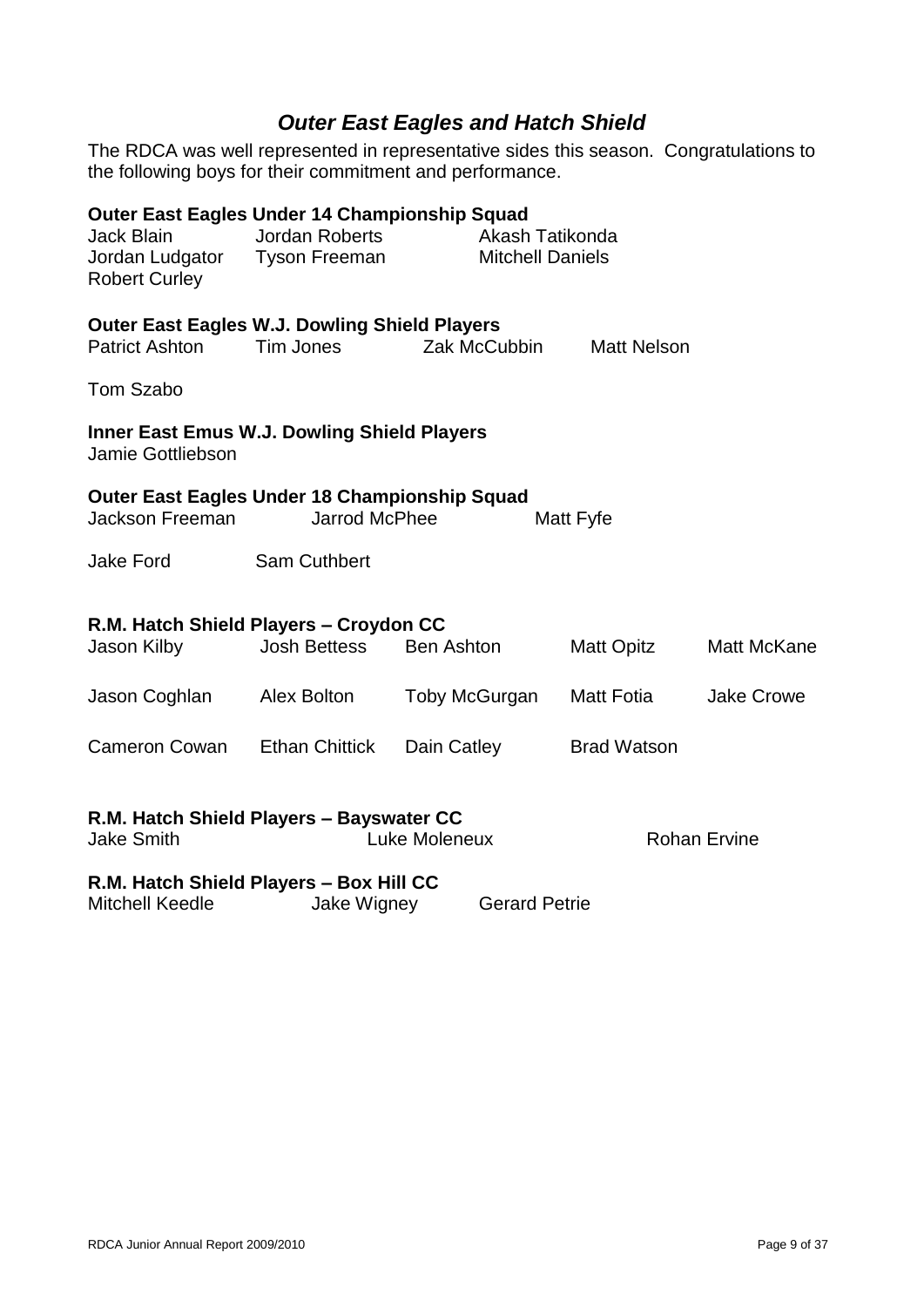### <span id="page-9-0"></span>*Girls Representative Cricket*

The girls in the RDCA also were well represented throughout representative squads and showed the commitment, performance and enthusiasm we would expect. Congratulations to all of the following girls.

### **Victoria Under 15**

Siobhan Murphy was a member of the Victorian Under 15 girls team and deserves a big congratulations.

**Inner East Emus Under 18** Siobhan Murphy

**Inner East Emus Under 16** Siobhan Murphy

**Outer East Eagles under 18** Ashleigh Peck Samantha Hickman

| <b>Outer East Eagles Under 16</b> |                      |                 |  |
|-----------------------------------|----------------------|-----------------|--|
| Samantha Hickman                  | <b>Krissy Dundas</b> | Jasmin Harrison |  |
| Meaghan Edwards                   | Olivia Aing          | Emma Bednarz    |  |

**Outer East Eagles Under 14<br>Tayla Gregory 6. Grace Mills** Tayla Gregory **Grace Mills** Megan Hickman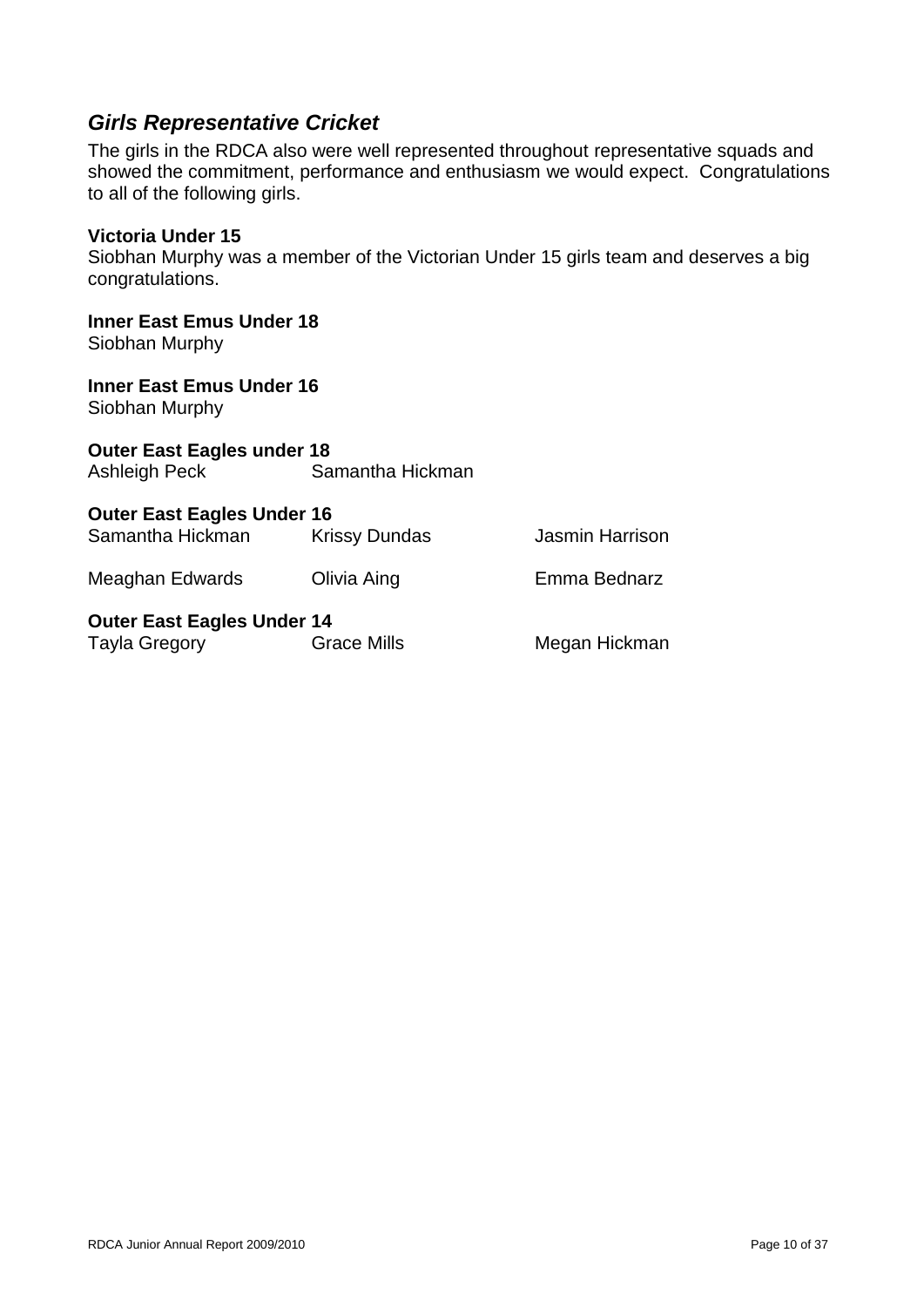# <span id="page-10-0"></span>*Jim Beitzel Shield – Under 16*

**Coach:** John Beale **Team Manager:** Warrick Dickson

### **Squad:**

Lochlan Dickson Zen Collins Jake Toohey<br>Matthew van der Westhuizen Foby Ford Matthew van der Westhuizen<br>
Matthew Sazenis<br>
Callen Stevens Matthew Sazenis **Callen Steven:**<br>
Nathan Willoughby **Callen Steven:**<br>
Rana Morgan Nathan Willoughby

Mitchelle Potts<br>Brad Kerr

### **Results:**

| defeated FGDCA |
|----------------|
| defeated CMCA  |
| defeated MPCA  |
| drew SD&CCL    |
| drew FDCA      |
| defeated DDCA  |
| lost to CMCA   |
|                |

| Semi-Final Man of the Match: Brad Kerr    |                       |
|-------------------------------------------|-----------------------|
| Grand-Final Man of the Match: Jake Toohey |                       |
| Player of the carnival:                   | Jake Toohey           |
| Coach's Award:                            | <b>Callen Stevens</b> |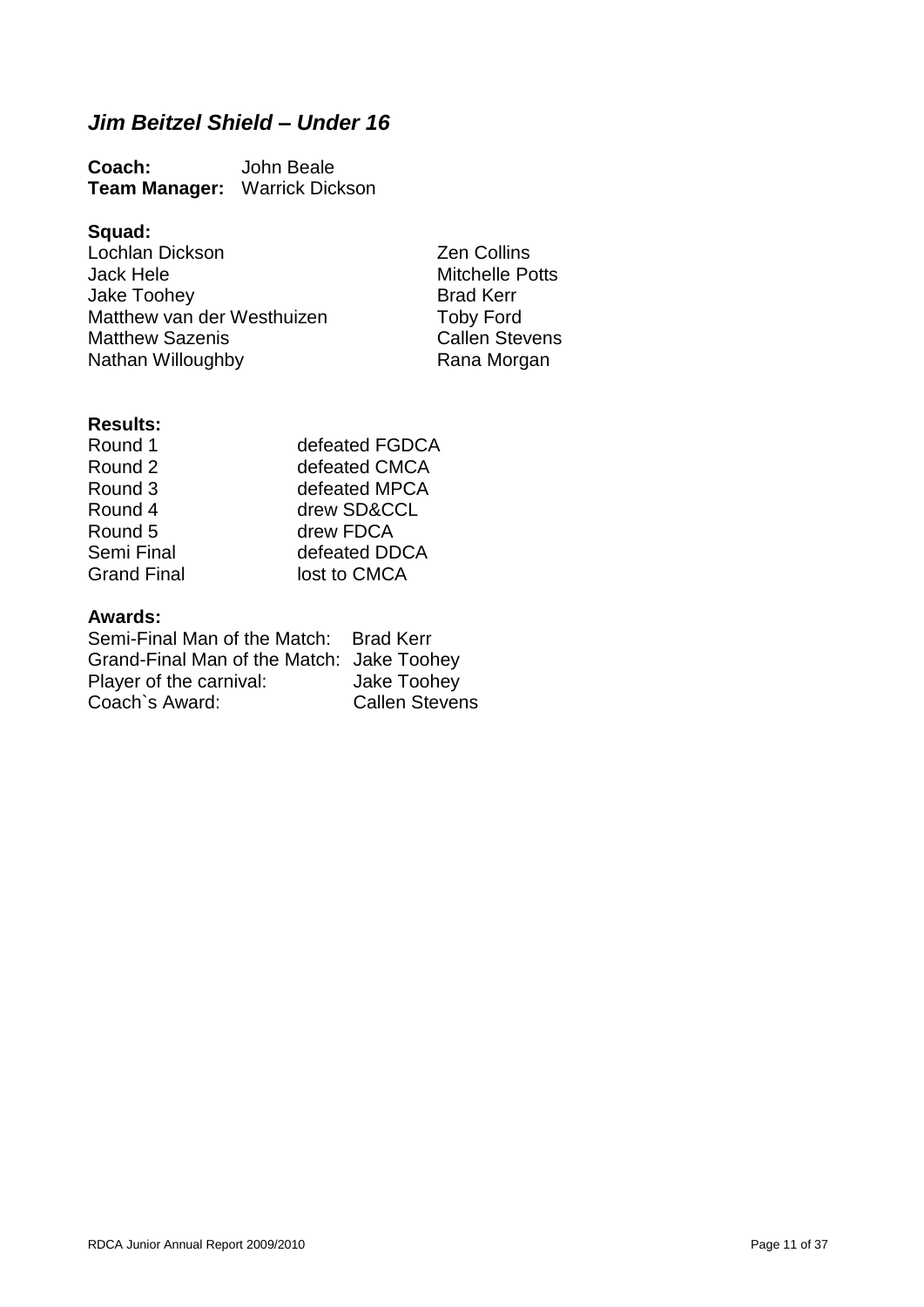# <span id="page-11-0"></span>*Keith Mackay Shield – Under 16*

| Coach:               | Wayne Ferguson        |
|----------------------|-----------------------|
| <b>Team Manager:</b> | <b>Rick Cattanach</b> |

### **Squad:**

Ryan Warren National Communist Communist Communist Communist Communist Communist Communist Communist Communist<br>
Daniel Jonah Veith Eddie Thwaites<br>Jacob Cardwell Josh McDonell<br>
Riley Patterson<br>
Riley Patterson<br>
Martin Pitt **Riley Patterson** 

Jacob Cardwell Jarred Ferguson Alex Cattanach<br>Martin Pitt

### **Results:**

| Round 1  | defeated ECA    |
|----------|-----------------|
| Round 2  | defeated WGCA   |
| Round 3  | bye             |
| Round 4  | defeated BHRDCA |
| Round 5  | drew YVCA       |
| Q' Final | lost to BHRDCA  |

| Q' Final Man of the Match: | Josh McDonell          |
|----------------------------|------------------------|
| Player of the carnival:    | <b>Edward Thwaites</b> |
| Coach's Award:             | <b>Brendan Lies</b>    |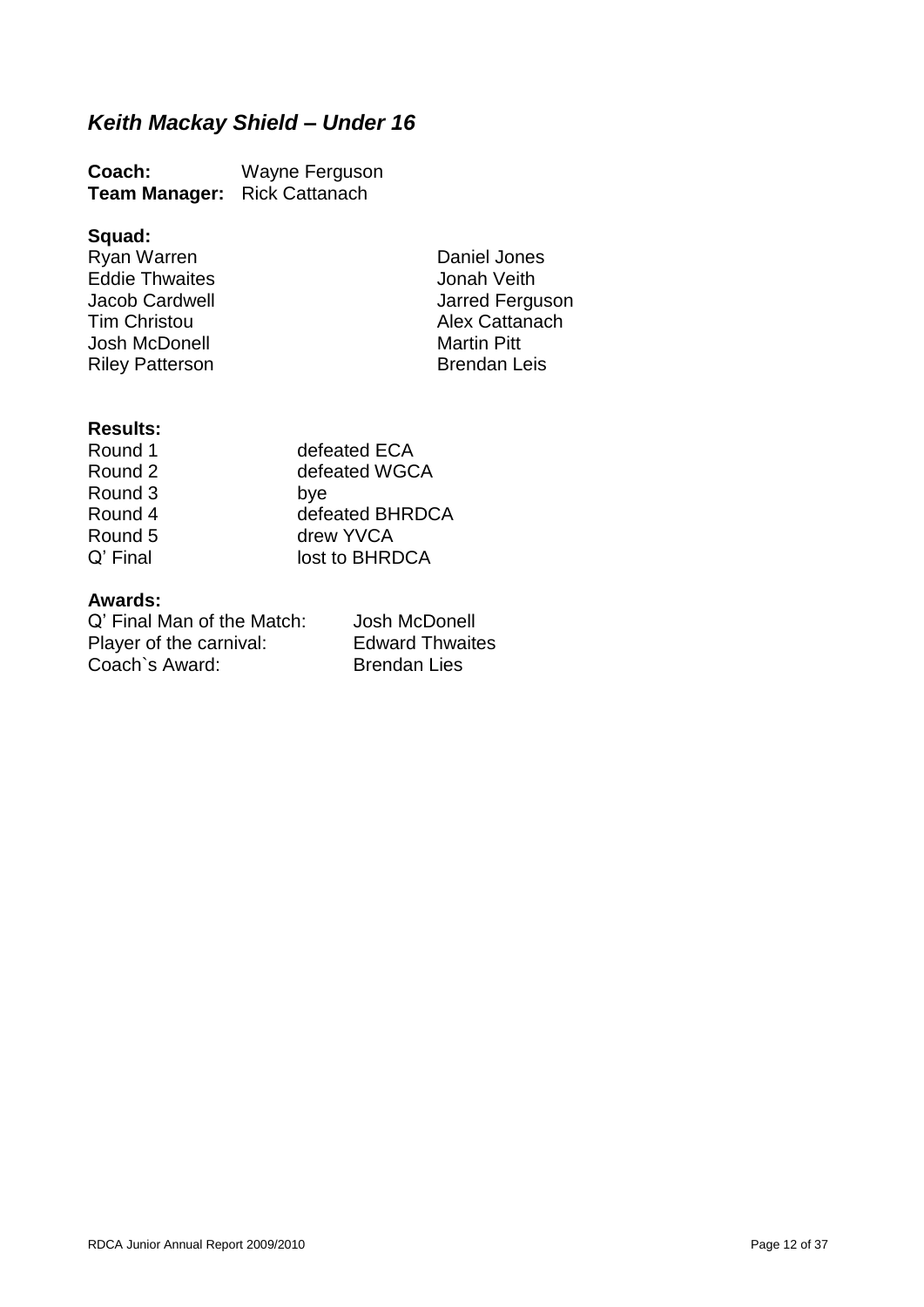# <span id="page-12-0"></span>*Russell Allan Shield – Under 14*

| Coach:                      | Darren Roth |
|-----------------------------|-------------|
| Team Manager: John Nucifora |             |

#### **Sqaud:**

James King Elliott Hole Sam Chaplin Tom Hancock Tom Hancock Tom Hancock Tom Hancock Tom Hancock Tom Hancock Tom Hancock Tom Hancock Tom Hancock Tom Hancock Tom Hancock Tom Hancock Tom Hancock Tom Hancock Tom Hancock Tom Hancock Tom Hancock Tom Ha **Matthew Burt** Jordon Roth Jackson Ford Locky Hampton Darcy Carrigan

Ayden Potter<br>Tom Hancock

### **Results:**

| Round 1            | defeated FGDCA |
|--------------------|----------------|
| Round 2            | defeated CMCA  |
| Round 3            | bye            |
| Round 4            | defeated MPCA  |
| Round 5            | drew DDCA      |
| Round 6            | drew WGCA      |
| Round 7            | lost to SD&CCL |
| Semi Final         | defeated NWCA  |
| <b>Grand Final</b> | lost to ECA    |
|                    |                |

#### **Awards:**

Semi-Final Man of the Match: Lachlan Hampton<br>Grand Final Man of the Match: Matthew Burt Grand Final Man of the Match: RDCA Player of the Carnival: Jordan Roth RDCA Coaches Award: Jackson Ford

RDCA Junior Annual Report 2009/2010 **Page 13 of 37**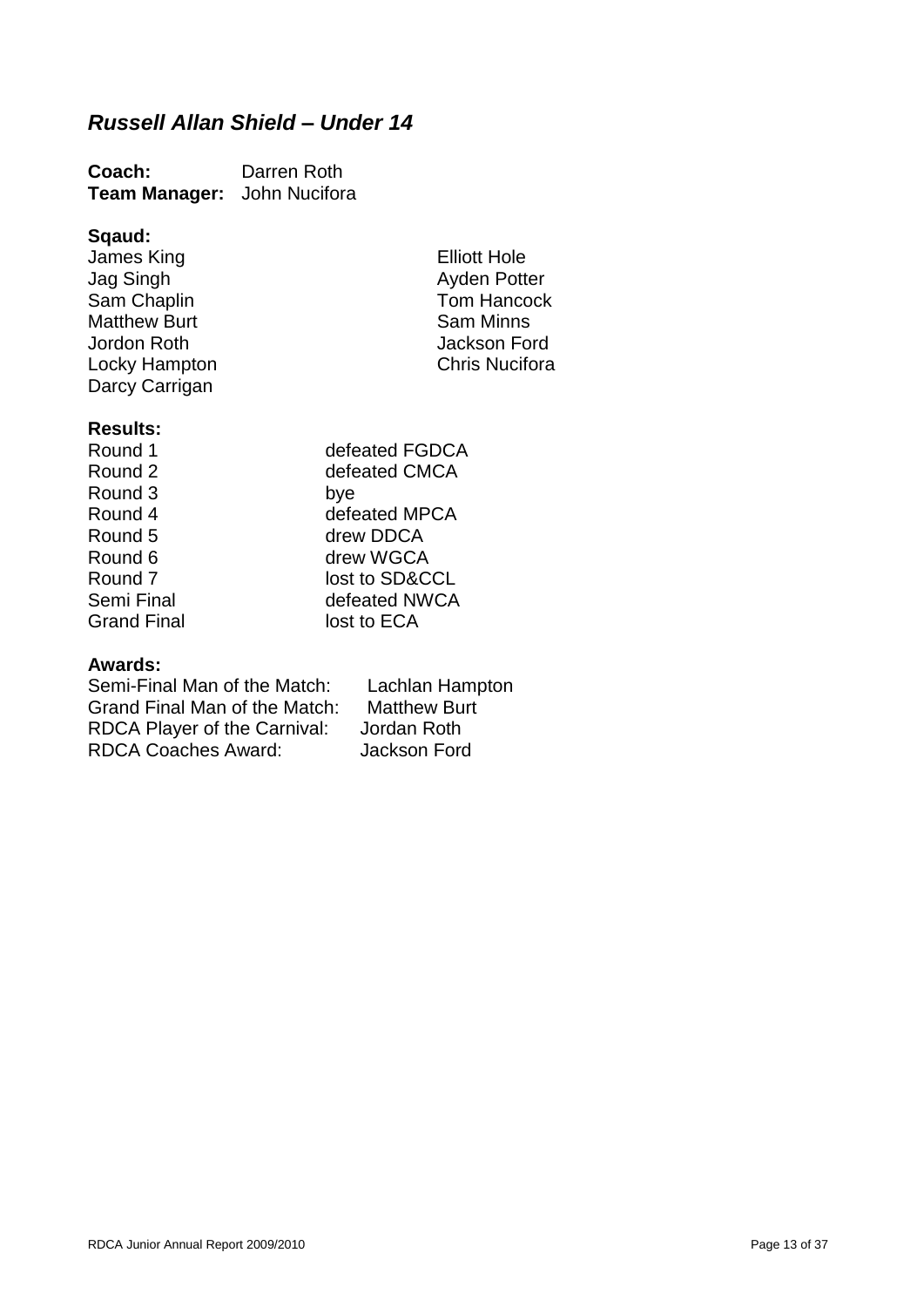# <span id="page-13-0"></span>*Des Nolan Cup – Under 14*

| Coach:               | Danny Black |
|----------------------|-------------|
| <b>Team Manager:</b> | David Smeed |

**Sqaud:** Evan Smeed<br>Blake Serzycki Blake Castellow Blake Serzycki and Jake Caste<br>Nic Bennion and Jake Caste<br>Aaron Leis Nic Bennion<br>Jake Gilbert Jake Gilbert Jarryd Black Jake Sammartino

Darcy Brush<br>Liam Jeffs Tom Geraghty

### **Results:**

| defeated CMCA |
|---------------|
| lost to FGDCA |
| defeated YVCA |
| bye           |
| drew FDCA     |
| lost to DVCA  |
|               |

| Quarter-Final Man of the Match: Jahn Holewa |                       |
|---------------------------------------------|-----------------------|
| RDCA Player of the Carnival:                | <b>Blake Serzycki</b> |
| <b>RDCA Coaches Award:</b>                  | Evan Smeed            |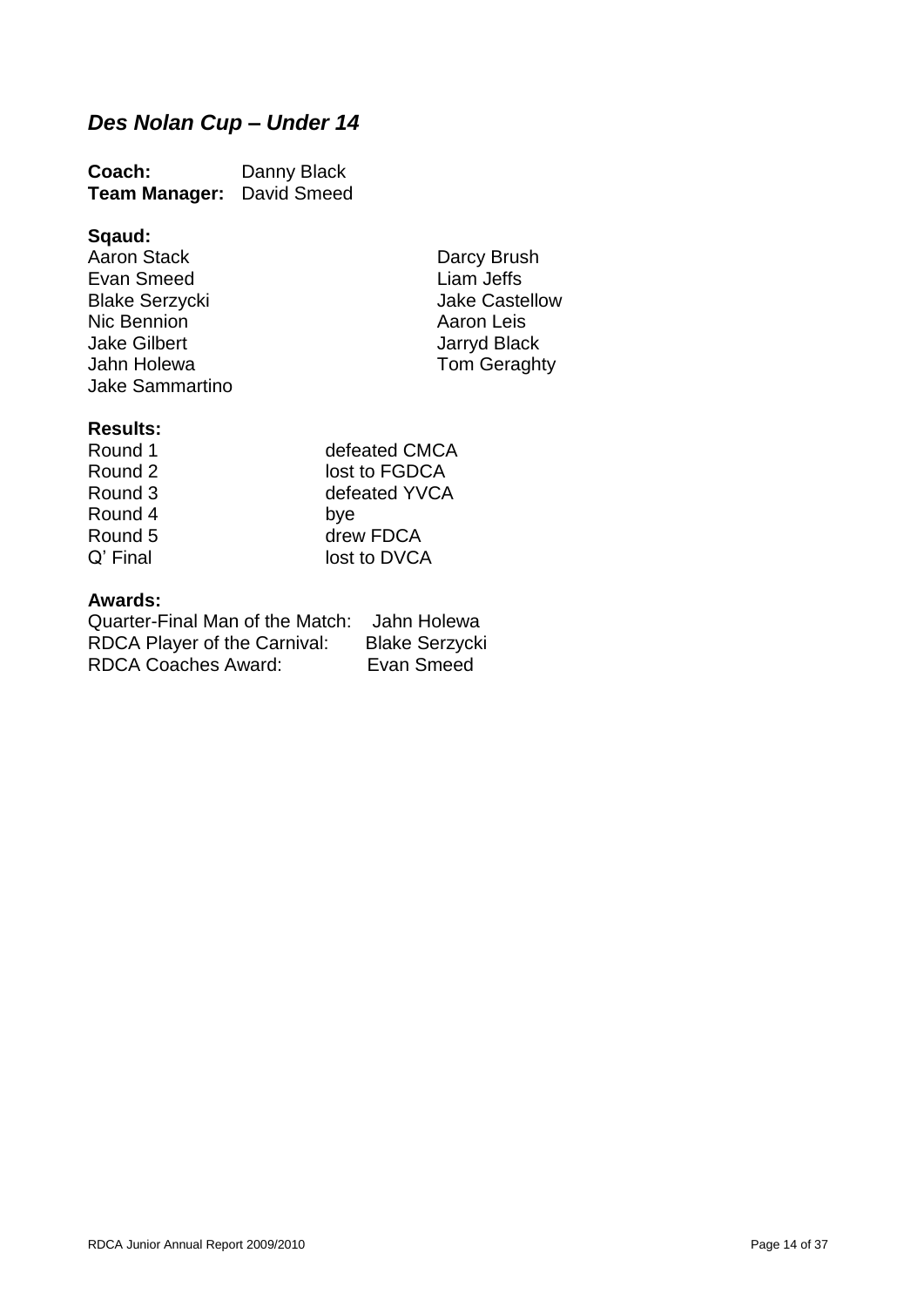# <span id="page-14-0"></span>*Keith Mitchell Shield – Under 12*

**Coach:** Chris Wilson **Team Manager:** Ian Stone

**Squad:** Joshua Exley<br>
James Thomas<br>
Vaiden Jackson James Thomas (Saiden Jackson)<br>James McCubbin (Saiden Bayley Forbes James McCubbin<br>Sam Power Sam Power Cooper Grigg<br>
Mark Page Cooper Grigg<br>
Mark Page Cooper Channel Back Thomas Luke Stone

Jayden Gabell<br>Mark Butler **Jack Thomas** 

### **Results:**

| Round 1 | Defeated DDCA |
|---------|---------------|
| Round 2 | Lost To CMCA  |
| Round 3 | Bye           |
| Round 4 | Defeated MPCA |
| Round 5 | Drew FGDCA    |
| Round 6 | Drew BHRCA    |
| Round 7 | Defeated ECA  |
|         |               |

#### **Keith Mitchell Cup**

| Semi Final         | Defeated WRJCA |
|--------------------|----------------|
| <b>Grand Final</b> | Lost To BHRCA  |

| Semi-Final Man of the Match:  | <b>Mark Butler</b> |
|-------------------------------|--------------------|
| Grand-Final Man of the Match: | Kaiden Jackson     |
| RDCA Player of the Carnival:  | Cooper Grigg       |
| RDCA Coach's Award:           | Josh Barr          |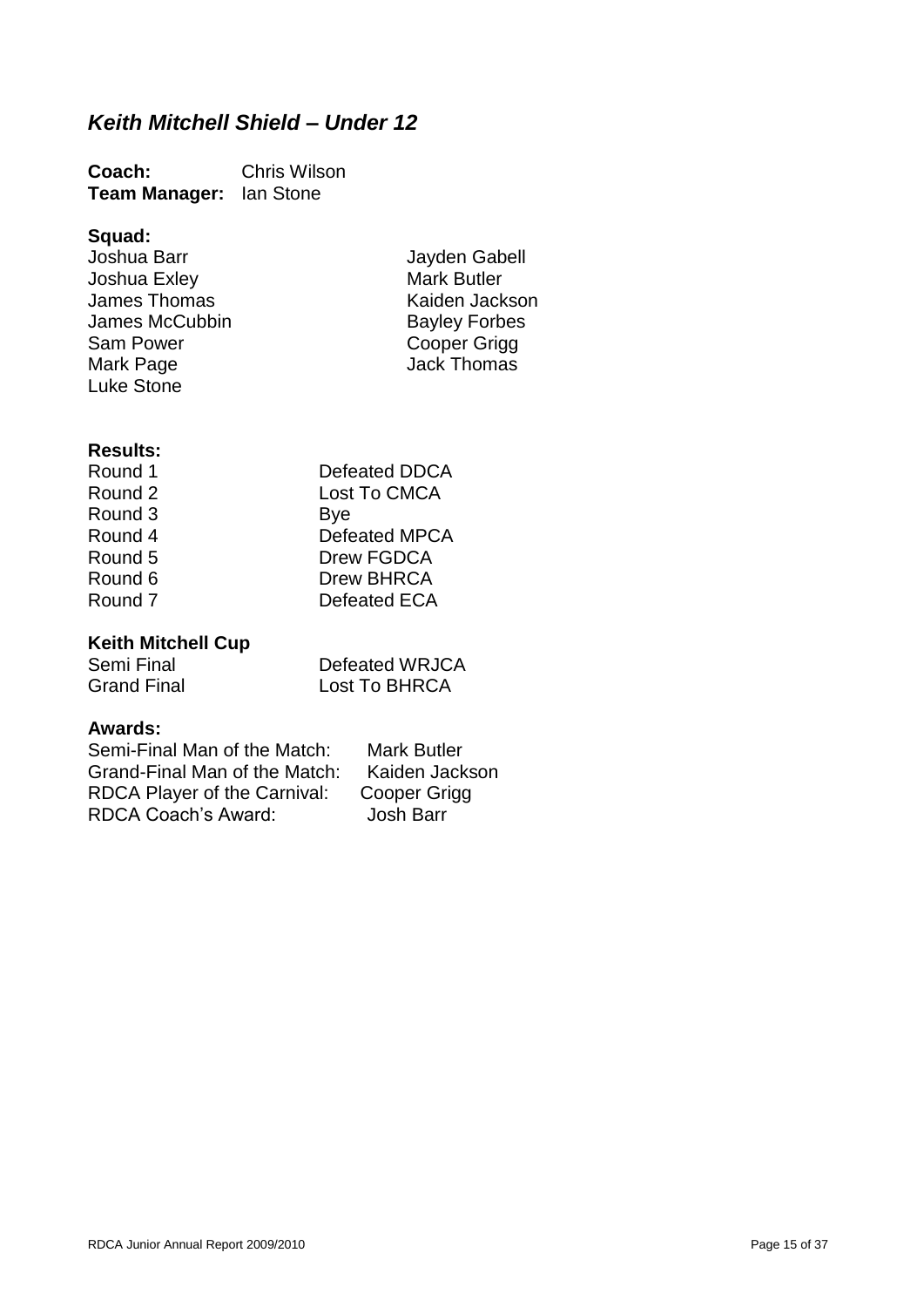# <span id="page-15-0"></span>*Josh Browne Plate – Under 12*

**Coach:** John Eccles **Team Manager:** Len Bettess

### **Squad:**

Charlie Bereseford<br>
Trace Buckler<br>
Trace Buckler<br>
Trace Buckler<br>
Trace Buckler<br>
Trace Buckler<br>
Trace Buckler<br>
Trace Buckler David Han Ryan Lacey<br>
David Killen Rettes: Dilon Bettes: Nathan Lester Brodie Eccles

Jackson Guan Dilon Bettess<br>Luke Smith

### **Results:**

| Rnd 1 | Defeated MPCA |
|-------|---------------|
| Rnd 2 | <b>Bye</b>    |
| Rnd 3 | Lost to YVCA  |
| Rnd 4 | Lost to CMCA  |
| Rnd 5 | Drew FGDCA    |
|       |               |

Qual Final Lost to CMCA

| Qual-Final Man of the Match: | <b>Brodie Eccles</b> |
|------------------------------|----------------------|
| RDCA Player of the Carnival: | Jackson Guan         |
| <b>RDCA Coaches Award:</b>   | <b>Dilon Bettess</b> |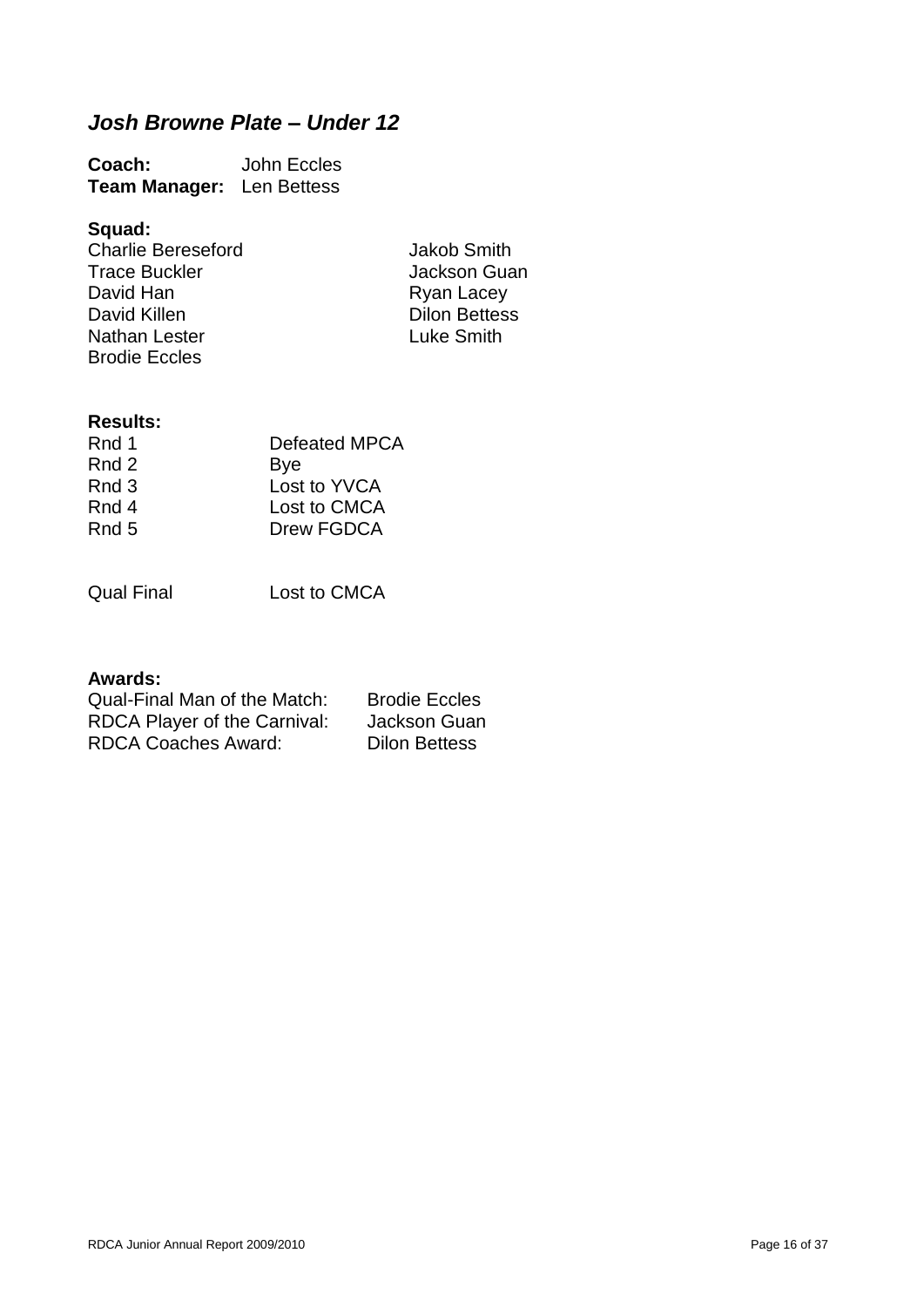# <span id="page-16-0"></span>**Finals**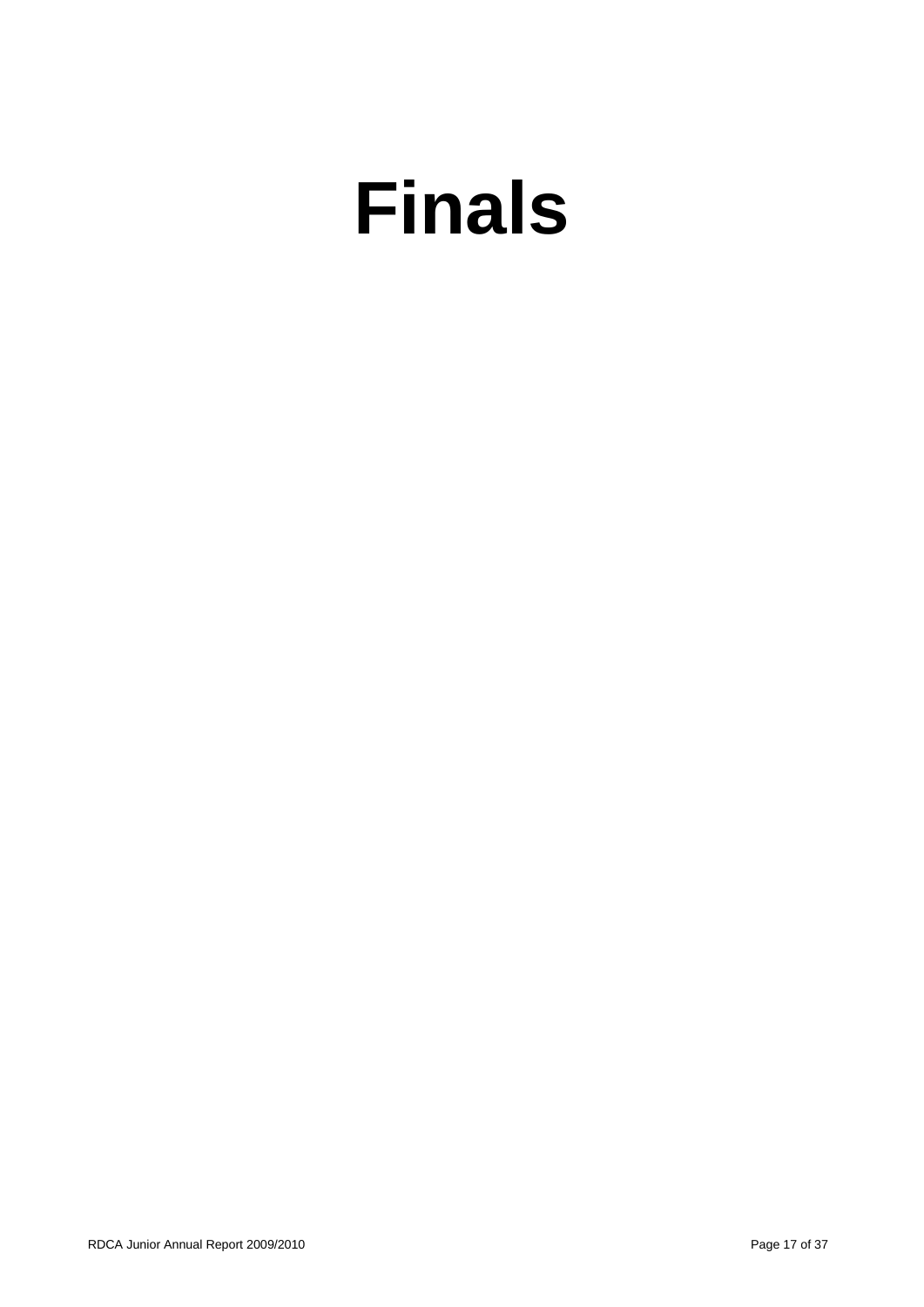# **Semi Finals**

| Under 18-1        | Croydon North 3/103         |
|-------------------|-----------------------------|
| Under 18-1        | North Ringwood 3/80         |
| <b>Under 16-1</b> | Wonga Park 10/118           |
| Under 16-1        | Croydon 10/157              |
| <b>Under 16-2</b> | <b>Sth Warrandyte Hawks</b> |
|                   | 0/80                        |
| <b>Under 16-2</b> | Wonga Park 10/232           |
| <b>Under 16-3</b> | Ainslie Park 6/233          |
| <b>Under 16-3</b> | Wonga Park 9/132            |
| Under 16-4        | Olinda 7/225                |
| Under 16-4        | St Andrews 9/142            |
| Under 14-1        | Ringwood 3/214              |
| <b>Under 14-1</b> | Montrose Wolves 10/121      |
| Under 14-2        | South Croydon 8/117         |
| <b>Under 14-2</b> | <b>Sth Warrandyte Hawks</b> |
|                   | 10/113                      |
| <b>Under 14-3</b> | Templeton 8/179             |
| <b>Under 14-3</b> | Montrose Wolves 7/131       |
| Under 14-4        | Kilsyth 9/130               |
| Under 14-4        | APK / EAR 6/67              |
| <b>Under 12-1</b> | Mooroolbark 3/85            |
| Under 12-1        | Wonga Park 4/202            |
| <b>Under 12-2</b> | Ainslie Park 10/112         |
|                   |                             |
| <b>Under 12-2</b> | Croydon North 10/94         |
| <b>Under 12-3</b> | Kilsyth 5/211               |
| <b>Under 12-3</b> | Olinda 10/108               |

- *Under 12-4* Wonga Park 10/101 lt Mooroolbark 10/102
- *Under 12-4* North Ringwood 10/139 d TMP / KNC 9/106

### **Grand Finals**

- *Under 18-1* Croydon North 9/140 d North Ringwood 10/88
- *Under 16-1* Wonga Park 10/113 d Croydon North 10/82
- *Under 16-2* Sth Warrndyte Hawks 10 / 79 and 5/89
- *Under 16-3* Ainslie Park 10/72 lt Wonga Park 6/75
- *Under 16-4* Olinda 4/151 d RIN / WDT 6/149
- *Under 14-1* Ringwood 5/135 d Wonga Park 10/45
- *Under 14-2* Wantrina South 10/65 lt Bayswater Park 4/71
- *Under 14-3* Templeton 10/96 lt Montrose Wolves 10/129
- *Under 14-4* Kilsyth d APK / EAR \*\*
- *Under 12-1* Mooroolbark 1/125 d Wonga Park 10/123
- *Under 12-2* Montrose Wolves 10/65 lt Croydon Ranges 10/120
- *Under 12-3* Eastfield 10/121 lt Wonga Park 6/157
- *Under 12-4* Mooroolbark 3/115 d North Ringwood 10/96

\*\* Final Result not submitted by Kilsyth

- d Montrose Wolves 10/97<br>d St Andrews 10/77
- **St Andrews 10/77**
- d North Ringwood 10/117
- It Croydon North 4/165
- d Bayswater Park 10/76
- d Wantirna South 8/204
- d South Croydon 10/80
- d North Ringwood 10/120
- d Wonga Park 7/117
- *It* RIN / WDT 7/144
- d North Ringwood 5/120
- d Wonga Park 6/138
- It Wantirna South 9/122
- lt Bayswater Park 9/130
- d Chirnside Park 10/132
- t Warranwood 10/131
- d Olinda 10/109
- d Mooroolbark 10/66
- d North Ringwood 10/74
- d Lilydale 10/67
- It Montrose Wolves 4/145
- It Croydon Ranges 7/176
- It Eastfield 8/257
- It Wonga Park 7/117
- 
- 
- 
- 
- lt Wonga Park 10/84 and 3/69
- 
- 
- 
- 
- 
- 
- 
- 
- 
-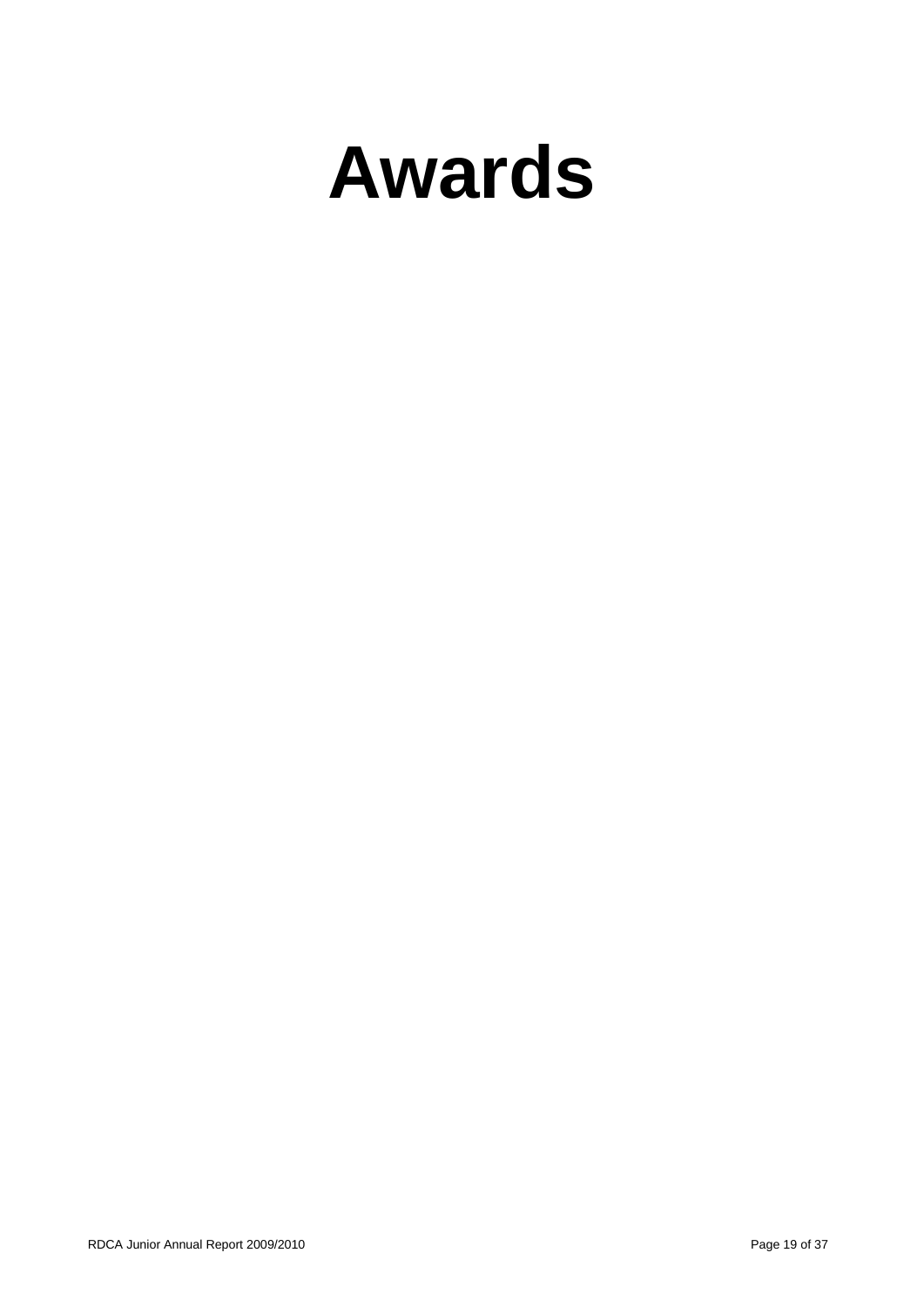### <span id="page-19-0"></span>*Major Awards*

**Bill Dean Memorial Trophy for the Most Promising Player leaving Under 16's:** Patrick Ashton (Croydon)

**Saxon Sports Good Sport Award:** Croydon North Under 16-4 Team

**Jeff Luscombe Volunteer of the Year**: Alan Mills (Croydon Ranges) and Shelia-Marie Killen (Ainslie Park)

### **Best Non-Comp Team:** Boronia

### <span id="page-19-1"></span>*Batting Averages*

| Under 18-1        | Matthew Jackson       | Croydon North               | 117    |
|-------------------|-----------------------|-----------------------------|--------|
| Under 16-1        | <b>Patrick Ashton</b> | Croydon                     | 71.2   |
| <b>Under 16-2</b> | Nathan Willoughby     | <b>Sth Warrandyte Hawks</b> | 93.17  |
| <b>Under 16-3</b> | <b>Joshua Bettess</b> | <b>Ainslie Park</b>         | 71.71  |
| Under 16-4        | <b>Sean Ellis</b>     | Olinda                      | 79.75  |
| <b>Under 14-1</b> | Jack Blain            | Ringwood                    | 132.67 |
| Under 14-2        | Lachlan Hampton       | Ringwood                    | 71     |
| Under 14-3        | Siobhan Murphy        | South Croydon               | 272    |
| Under 14-4        | <b>Mitchell Haag</b>  | Kilsyth                     | 167    |
| <b>Under 12-1</b> | Joshua Exley          | Sth Warrandyte Hawks        | 111.5  |
| <b>Under 12-2</b> | Jake Sali             | <b>Croydon Ranges</b>       | 90     |
| <b>Under 12-3</b> | Jeremy Linton         | Eastfield                   | 75     |
| Under 12-4        | Cooper Goodman        | Wonga Park                  | 74.3   |

### <span id="page-19-2"></span>*Bowling Averages*

| Under 18-1        | <b>Gary Carolan</b>    | Croydon North         | 7.13 |
|-------------------|------------------------|-----------------------|------|
| <b>Under 16-1</b> | <b>Brendan Leis</b>    | North Ringwood        | 7.6  |
| Under 16-2        | <b>Mitchell Potts</b>  | <b>Wantirna South</b> | 9    |
| <b>Under 16-3</b> | Thomas Logan           | North Ringwood        | 7.92 |
| Under 16-4        | Ryan Rodoni            | Wonga Park            | 4.96 |
| <b>Under 14-1</b> | <b>Matthew Burt</b>    | Ringwood              | 4.38 |
| Under 14-2        | <b>Sam Mathews</b>     | Wonga Park            | 9.09 |
| <b>Under 14-3</b> | Josh Barmby            | Templeton             | 3.34 |
| Under 14-4        | <b>Brendan Cooling</b> | Olinda                | 5.13 |
| <b>Under 12-1</b> | <b>Cooper Grigg</b>    | Mooroolbark           | 4.54 |
| <b>Under 12-2</b> | Jake Sali              | <b>Croydon Ranges</b> | 4.44 |
| <b>Under 12-3</b> | <b>Braeden Gordan</b>  | Eastfield             | 3.38 |
| <b>Under 12-4</b> | <b>Zachary Gates</b>   | Mooroolbark           | 4.27 |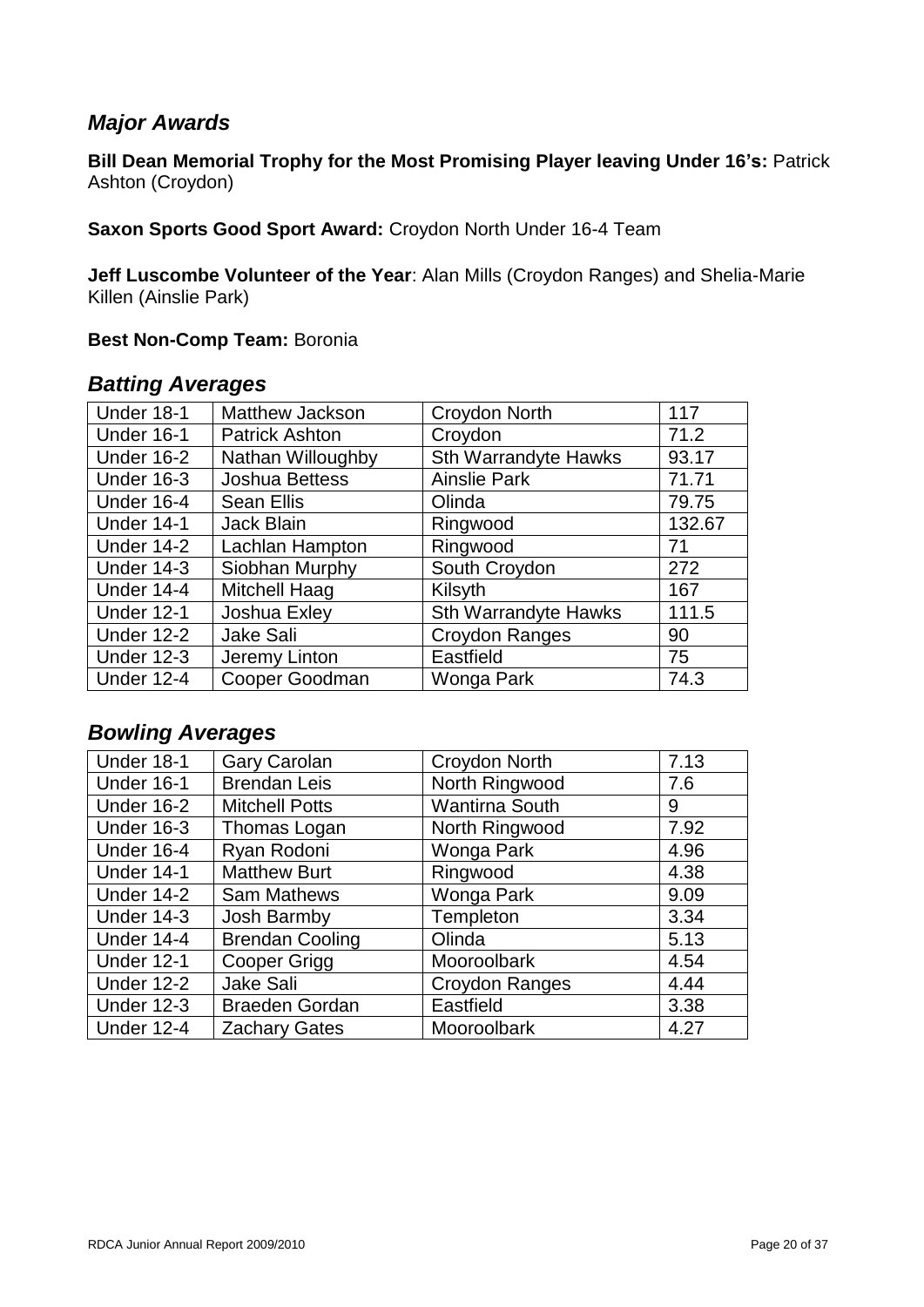# <span id="page-20-0"></span>*Encouragement Awards*

| <b>Under 18-1</b> | <b>Brayden Beaton</b> | <b>Bayswater Park</b> |
|-------------------|-----------------------|-----------------------|
| Under 16-1        | Jayden Battaglene     | East Ringwood         |
| <b>Under 16-2</b> | <b>Tim Heald</b>      | Lilydale              |
| <b>Under 16-3</b> | Nicholas Panza        | <b>Ainslie Park</b>   |
| Under 16-4        | Sriharsha Kotla       | <b>St Andrews</b>     |
| <b>Under 14-1</b> | <b>Nik Henkes</b>     | Wonga Park            |
| Under 14-2        | Mujtaba Safi          | <b>Bayswater Park</b> |
| <b>Under 14-3</b> | <b>Corey McIntosh</b> | <b>Chirnside Park</b> |
| <b>Under 14-4</b> | Callan Boyle          | Wonga Park            |
| <b>Under 12-1</b> | <b>Matthew Cope</b>   | Lilydale              |
| <b>Under 12-2</b> | Joshua Moulton        | <b>Ainslie Park</b>   |
| <b>Under 12-3</b> | Sam Meadows           | Wonga Park            |
| <b>Under 12-4</b> | <b>Bailen Clarke</b>  | Wonga Park            |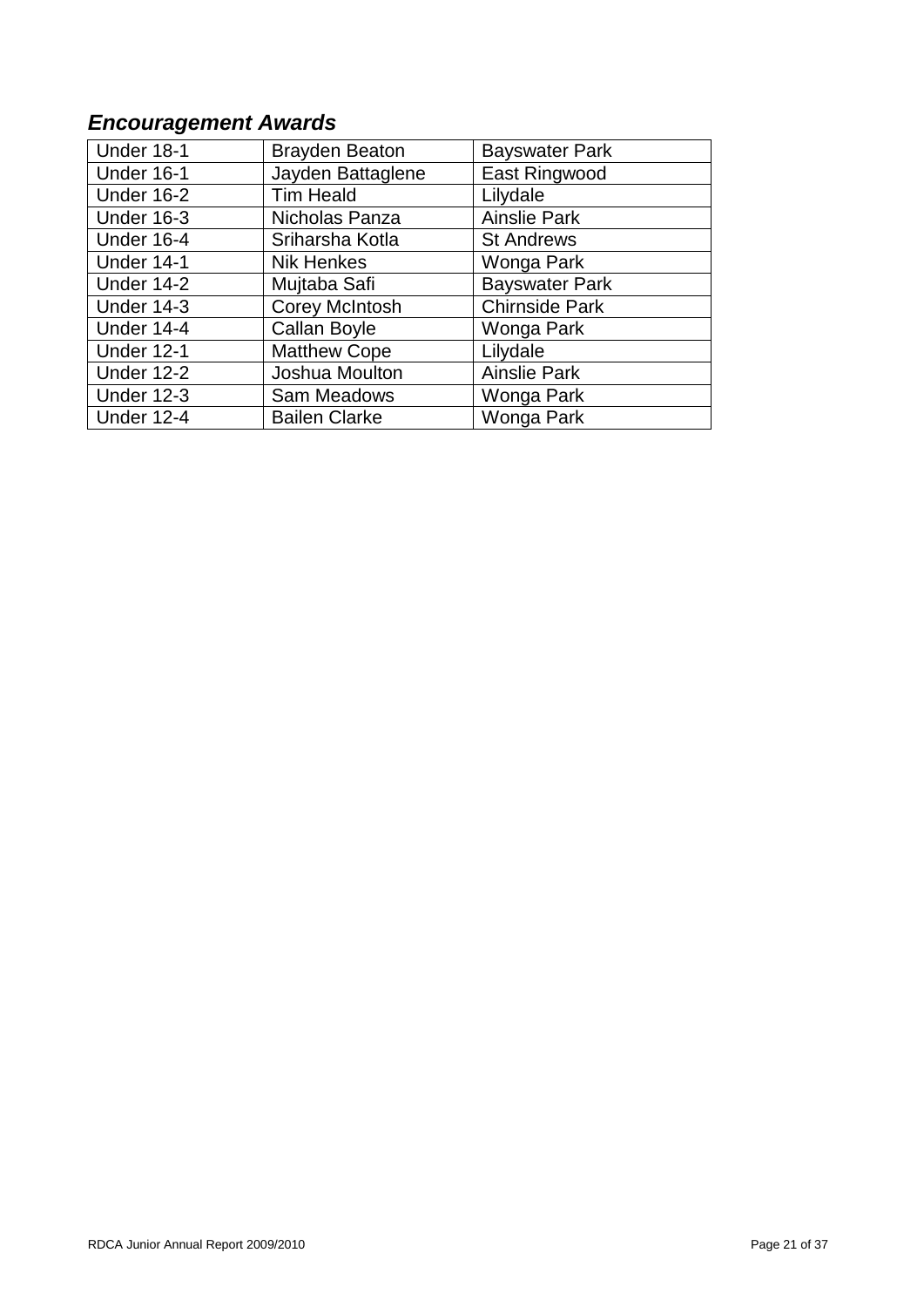# <span id="page-21-0"></span>*Clive Fairbairn Shield*

The 'Clive Fairbairn Shield' is an award that is presented to clubs for overall success. It takes into account the success of every team from a particular club.

The following are the rules which governs the determination of this award:

31(c)Clive Fairbain Perpetual Club Championship

i. Points are to be awarded to teams fielded in competitive grades by multiplying the corresponding number of points from the following table by the number of premiership points for each team as they appear on the premiership ladder at the end of the home and away games.

U18/1, U16/1, U14/1 & U12/1 - 10 points

U16/2, U14/2 & U12/2 - 7 points

U16/3, U14/3 & U12/3 - 6 points

U16/4, U14/4 & U12/4 - 5 points

U16/5, U14/5 & U12/5 - 3 points

- ii. The total number of points thus gained by all competitive teams fielded by the club for all the home and away games of the season shall then be divided by the number of competitive teams so fielded to calculate an average.
- iii. The Total Championship Points will then be determined by the first multiplying the average calculated in (ii) above by 0.1 (10%), then multiplying by the number of teams fielded and finally using the result to the average calculated in (ii) above.

This year's winner was **Wonga Park**.

The following is the final positions for the 2007/2008 Clive Fairbairn Shield:

| 1              | Wonga Park           | 839.71 |
|----------------|----------------------|--------|
| $\overline{2}$ | North Ringwood       | 685.00 |
| 3              | Mooroolbark          | 513.26 |
| 4              | Ringwood             | 510.40 |
| 5              | Montrose Wolves      | 506.62 |
| 6              | St Andrews           | 504.00 |
| 7              | Croydon North        | 485.33 |
| 8              | Ainslie Park         | 466.67 |
| 9              | Croydon Ranges       | 429.73 |
| 10             | Olinda               | 427.47 |
| 11             | Templeton            | 420.82 |
| 12             | Sth Warrandyte Hawks | 418.56 |
| 13             | Kilsyth              | 394.00 |
| 14             | Croydon              | 384.00 |
| 15             | Wantirna South       | 382.20 |

| 1              | Wonga Park             | 839.71 | 16 | South Croydon             | 373.67 |
|----------------|------------------------|--------|----|---------------------------|--------|
| 2              | North Ringwood         | 685.00 | 17 | <b>Boronia</b>            | 368.64 |
| 3              | Mooroolbark            | 513.26 | 18 | Warranwood                | 360.96 |
| 4              | Ringwood               | 510.40 | 19 | <b>Bayswater Park</b>     | 352.50 |
| 5              | <b>Montrose Wolves</b> | 506.62 | 20 | Norwood                   | 296.00 |
| 6              | <b>St Andrews</b>      | 504.00 | 21 | East Ringwood             | 279.07 |
| $\overline{7}$ | Croydon North          | 485.33 | 22 | <b>Chirnside Park</b>     | 264.00 |
| 8              | Ainslie Park           | 466.67 | 23 | Lilydale                  | 257.60 |
| 9              | Croydon Ranges         | 429.73 | 24 | <b>Heathmont Baptists</b> | 239.20 |
| 10             | Olinda                 | 427.47 | 25 | <b>Knox City</b>          | 231.00 |
| 11             | Templeton              | 420.82 | 26 | Scoresby / Ferndale       | 221.00 |
| 12             | Sth Warrandyte Hawks   | 418.56 | 27 | Eastfield                 | 183.73 |
| 13             | Kilsyth                | 394.00 | 28 | Warrandyte                | 168.48 |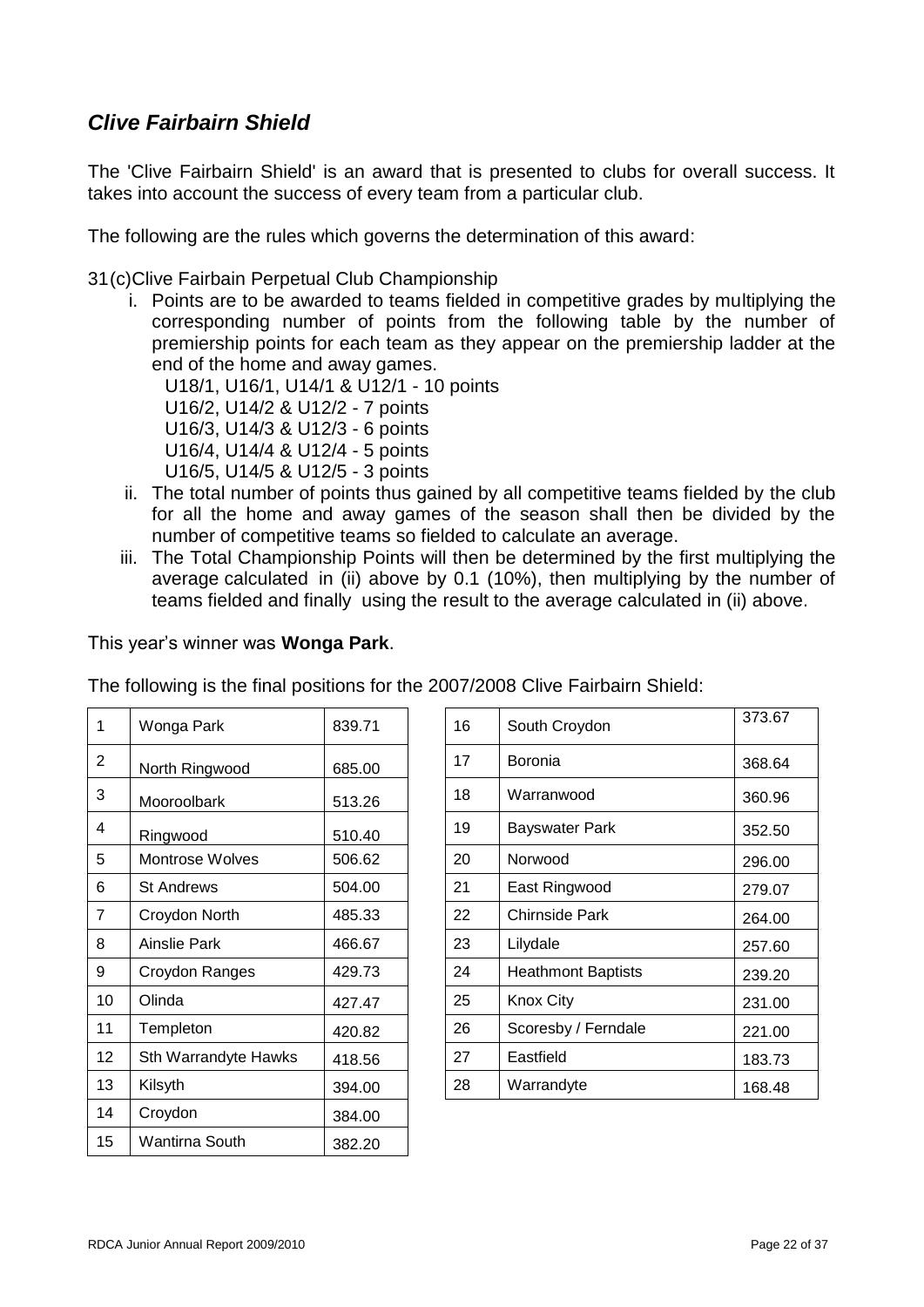# <span id="page-22-0"></span>**Ladders**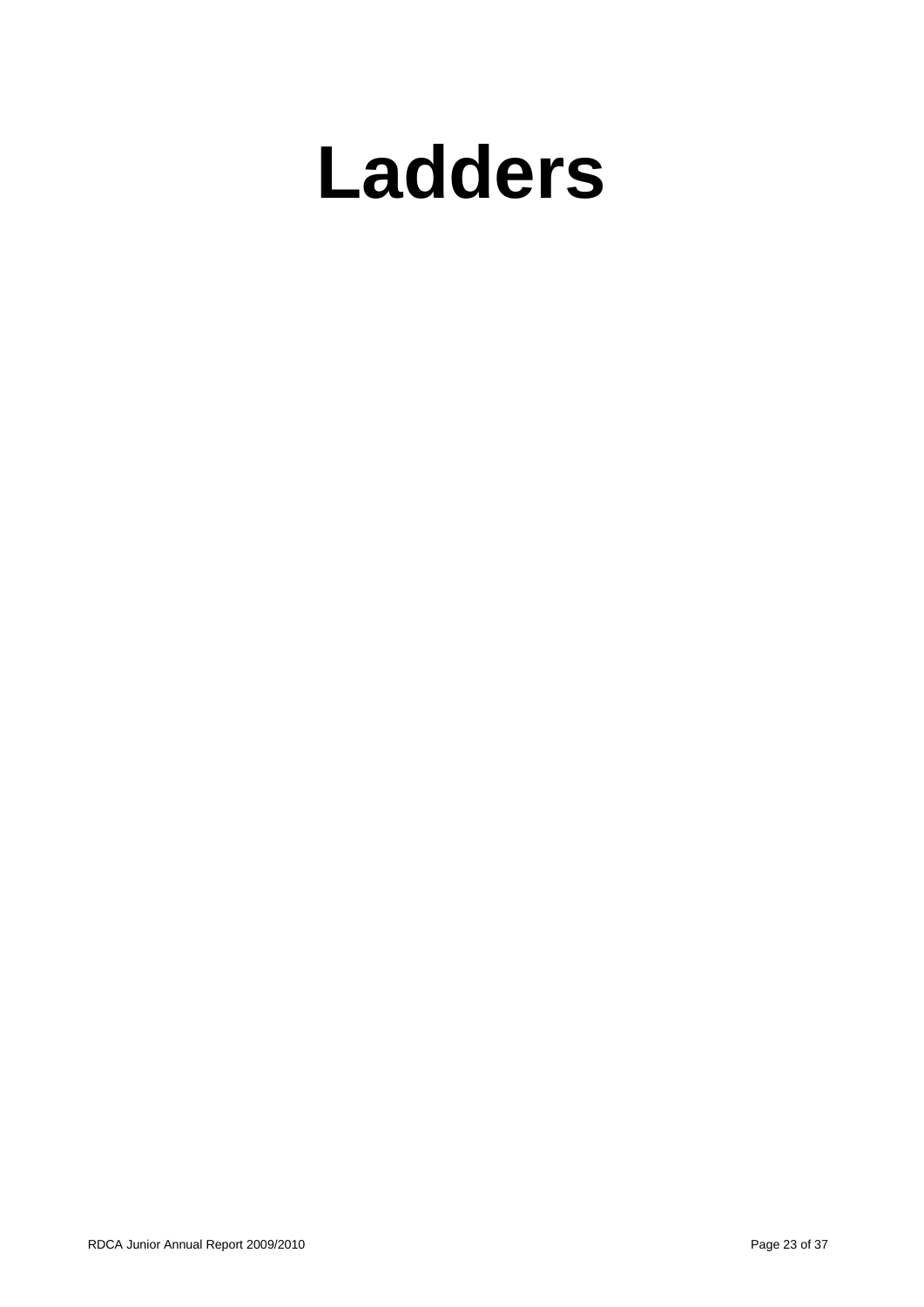# <span id="page-23-0"></span>*Under 18 - 1*

| <b>Pos</b>     | <b>Club</b>                  | <b>Points</b> |
|----------------|------------------------------|---------------|
| 1              | Croydon North CC             | 68            |
| 2              | North Ringwood CC            | 64            |
| $\mathbf{3}$   | <b>St Andrews CC</b>         | 56            |
| $\overline{4}$ | <b>Montrose Wolves CC</b>    | 40            |
| 5              | Boronia CC                   | 40            |
| 6              | <b>Heathmont Baptists CC</b> | 32            |
| 7              | <b>Bayswater Park CC</b>     | 24            |
| 8              | Warranwood CC                | 24            |
| 9              | Sth Warrandyte Hawks CC      | 16            |

# <span id="page-23-1"></span>*Under 16 - 1*

| <b>Pos</b>     | <b>Club</b>               | <b>Points</b> |
|----------------|---------------------------|---------------|
| 1              | Wonga Park CC             | 64            |
| 2              | Croydon CC                | 64            |
| $\mathbf{3}$   | Croydon North CC          | 56            |
| $\overline{4}$ | North Ringwood CC         | 40            |
| 5              | East Ringwood CC          | 36            |
| 6              | <b>Mooroolbark CC</b>     | 36            |
| 7              | Croydon Ranges CC         | 32            |
| 8              | Ringwood CC               | 24            |
| 9              | <b>Montrose Wolves CC</b> | 16            |
| 10             | Warranwood CC             | 8             |

# <span id="page-23-2"></span>*Under 16 -2*

| <b>Pos</b>     | <b>Club</b>              | <b>Points</b> |
|----------------|--------------------------|---------------|
| 1              | Sth Warrandyte Hawks CC  | 72            |
| 2              | Wonga Park CC            | 56            |
| 3              | <b>Wantirna South CC</b> | 36            |
| 4              | <b>Bayswater Park CC</b> | 36            |
| 5              | <b>Boronia CC</b>        | 32            |
| 6              | Norwood CC               | 32            |
| $\overline{7}$ | <b>Templeton CC</b>      | 28            |
| 8              | Lilydale CC              |               |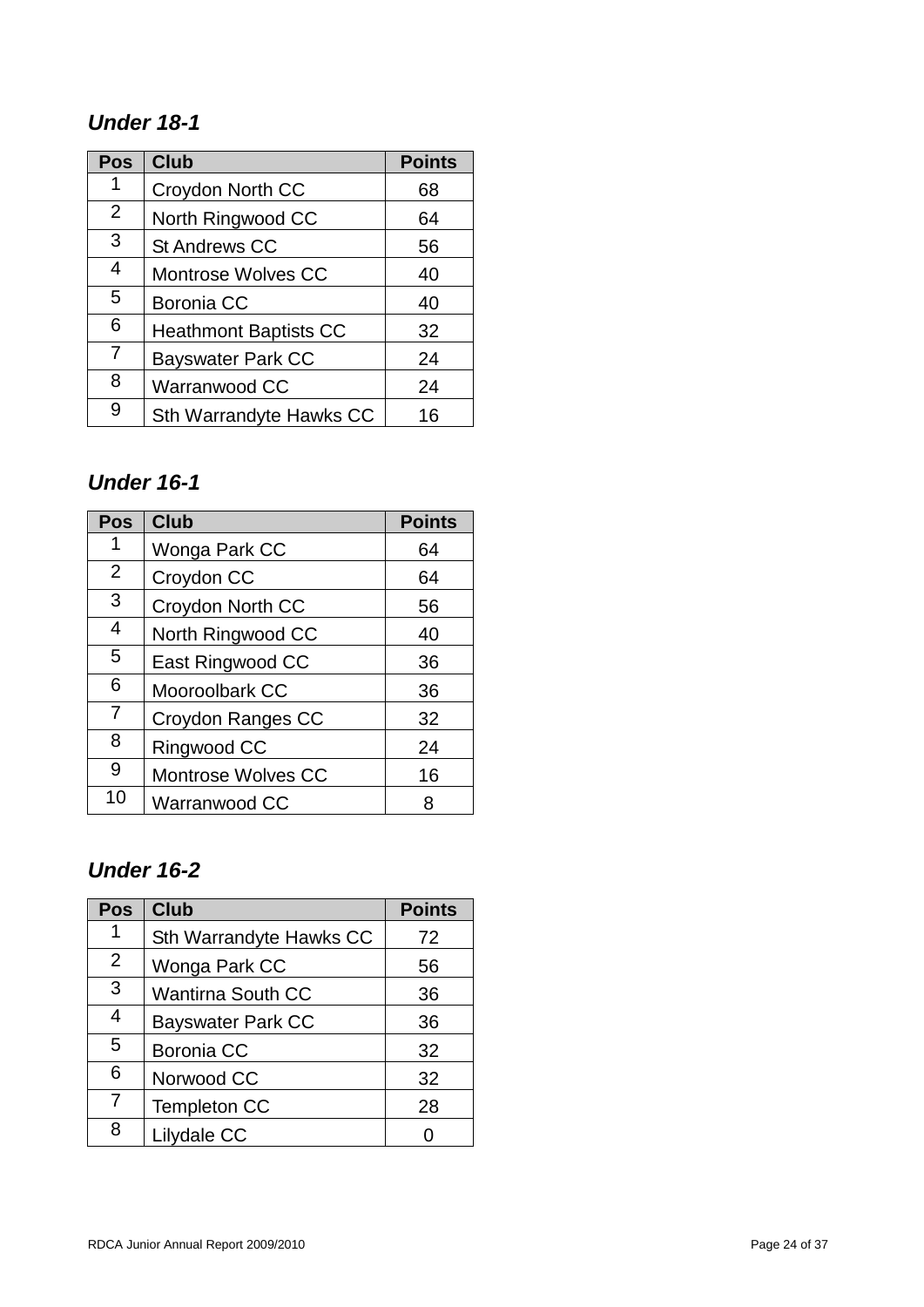# <span id="page-24-0"></span>*Under 16 - 3*

| <b>Pos</b>     | <b>Club</b>                  | <b>Points</b> |
|----------------|------------------------------|---------------|
| 1              | <b>Ainslie Park CC</b>       | 64            |
| $\overline{2}$ | Wonga Park CC                | 64            |
| 3              | North Ringwood CC            | 40            |
| 4              | South Croydon CC             | 32            |
| 5              | Mooroolbark CC               | 24            |
| 6              | East Ringwood CC             | 24            |
| 7              | Eastfield CC                 | 16            |
| 8              | <b>Heathmont Baptists CC</b> |               |

# <span id="page-24-1"></span>*Under 1 6 - 4*

| <b>Pos</b>     | <b>Club</b>            | <b>Points</b> |
|----------------|------------------------|---------------|
| 1              | Olinda CC              | 68            |
| 2              | <b>St Andrews CC</b>   | 56            |
| 3              | RIN / WDT              | 48            |
| 4              | Wonga Park             | 44            |
| 5              | SWT / CRR              | 40            |
| 6              | Scoresby / Ferndale CC | 28            |
| $\overline{7}$ | KIL / MTR              | 24            |
| 8              | Croydon North CC       |               |

# <span id="page-24-2"></span>*Under 1 4 - 1*

| <b>Pos</b>     | <b>Club</b>               | <b>Points</b> |
|----------------|---------------------------|---------------|
| 1              | Ringwood CC               | 76            |
| $\overline{2}$ | <b>Montrose Wolves CC</b> | 60            |
| 3              | Wonga Park CC             | 56            |
| 4              | North Ringwood CC         | 48            |
|                |                           |               |
| 5              | <b>Templeton CC</b>       | 40            |
| 6              | Warranwood CC             | 32            |
| $\overline{7}$ | Croydon Ranges CC         | 24            |
| 8              | <b>Mooroolbark CC</b>     | 20            |
| 9              | Croydon North CC          | 8             |
| 10             | Croydon CC                |               |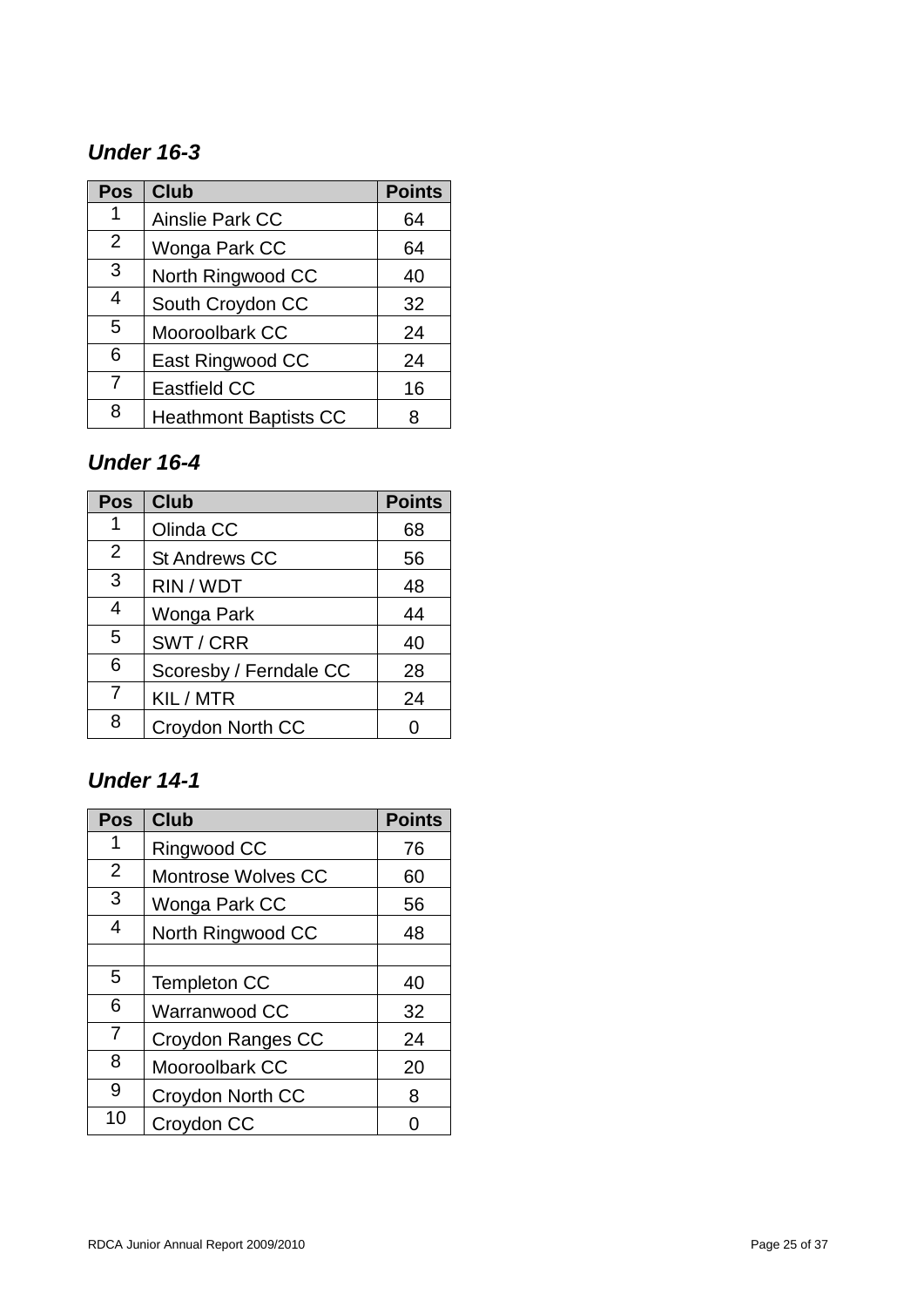# <span id="page-25-0"></span>*Under 1 4 -2*

| <b>Pos</b> | <b>Club</b>                              | <b>Points</b> |
|------------|------------------------------------------|---------------|
| 1          | South Croydon CC                         | 52            |
| 2          | <b>Sth Warrandyte Hawks</b><br><b>CC</b> | 48            |
| 3          | <b>Bayswater Park CC</b>                 | 48            |
| 4          | <b>Wantirna South CC</b>                 | 48            |
| 5          | Wonga Park CC                            | 36            |
| 6          | Ringwood CC                              | 32            |
| 7          | <b>Boronia CC</b>                        | 24            |
| 8          | Lilydale CC                              | 16            |

# <span id="page-25-1"></span>*Under 14 - 3*

| <b>Pos</b>     | <b>Club</b>               | <b>Points</b> |
|----------------|---------------------------|---------------|
| 1              | <b>Templeton CC</b>       | 72            |
| $\overline{2}$ | <b>Montrose Wolves CC</b> | 56            |
| $\mathbf{3}$   | Warranwood CC             | 48            |
| 4              | <b>Chirnside Park CC</b>  | 40            |
| 5              | South Croydon CC          | 40            |
| 6              | Wonga Park CC             | 36            |
| $\overline{7}$ | North Ringwood CC         | 36            |
| 8              | <b>Boronia CC</b>         | 20            |
| 9              | NOW / SWT                 | 16            |
| 10             | Warrandyte CC             | 8             |

# <span id="page-25-2"></span>*Under 1 4 - 4*

| <b>Pos</b>     | <b>Club</b>               | <b>Points</b> |
|----------------|---------------------------|---------------|
| 1              | Kilsyth CC                | 64            |
| $\overline{2}$ | APK / EAR                 | 56            |
| 3              | <b>Mooroolbark CC</b>     | 56            |
| 4              | Olinda CC                 | 48            |
| 5              | Scoresby / Ferndale CC    | 40            |
| 6              | Warranwood CC             | 40            |
| 7              | South Croydon CC          | 24            |
| 8              | Croydon Ranges CC         | 24            |
| 9              | Wonga Park CC             | 20            |
| 10             | <b>Montrose Wolves CC</b> |               |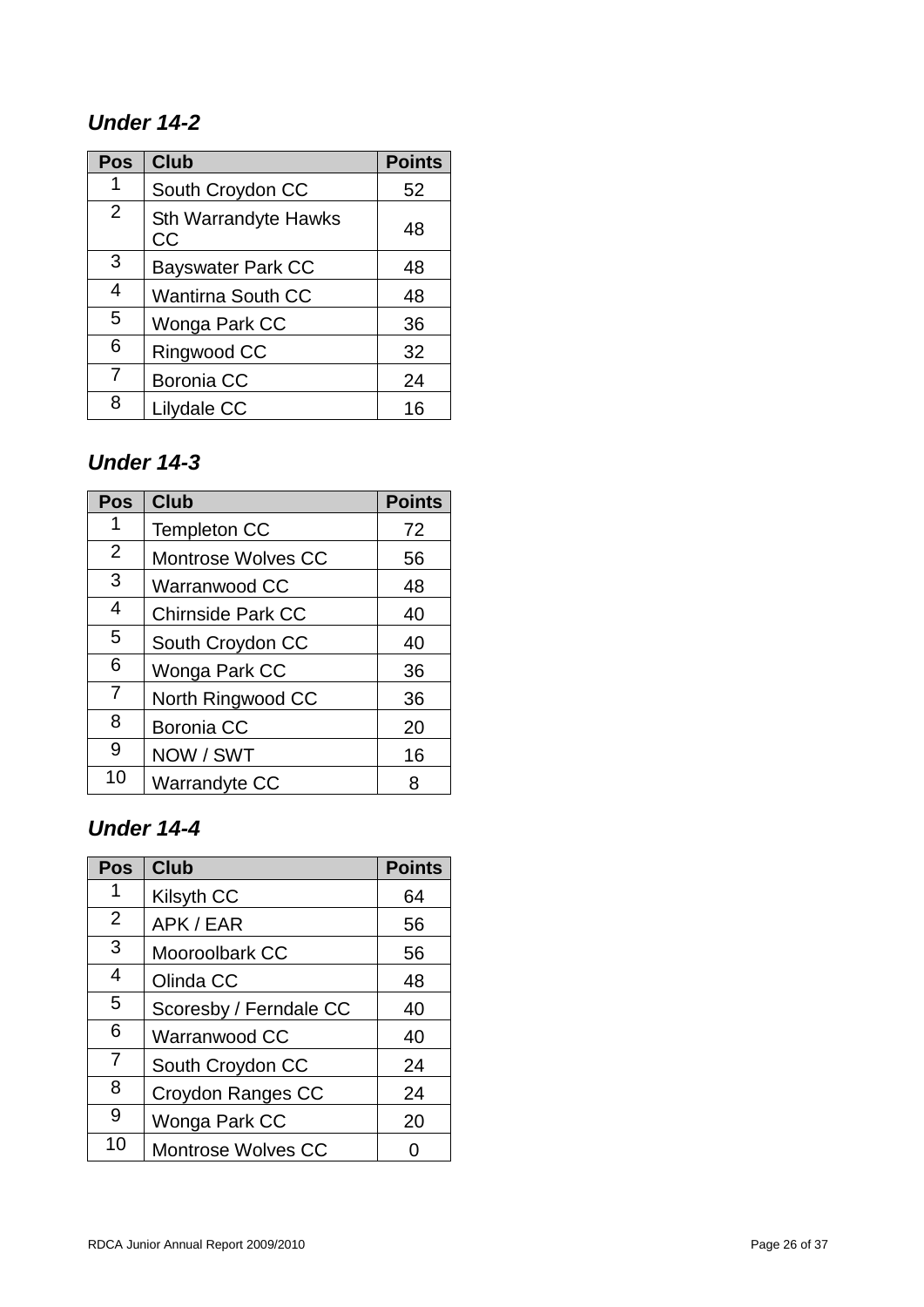# <span id="page-26-0"></span>*Under 12 - 1*

| <b>Pos</b>     | <b>Club</b>                           | <b>Points</b> |
|----------------|---------------------------------------|---------------|
| 1              | <b>Mooroolbark Cricket Club</b>       | 72            |
| $\overline{2}$ | Wonga Park Cricket Club               | 56            |
| 3              | <b>Lilydale Cricket Club</b>          | 44            |
| 4              | <b>North Ringwood Cricket</b><br>Club | 40            |
| 5              | Norwood CC                            | 32            |
| 6              | Ringwood CC                           | 24            |
| 7              | <b>Boronia CC</b>                     | 24            |
| 8              | <b>Sth Warrandyte Hawks</b>           | 16            |

# <span id="page-26-1"></span>*Under 12 -2*

| <b>Pos</b> | <b>Club</b>               | <b>Points</b> |
|------------|---------------------------|---------------|
|            | <b>Ainslie Park CC</b>    | 68            |
| 2          | Croydon North CC          | 60            |
| 3          | Croydon Ranges CC         | 56            |
| 4          | <b>Montrose Wolves CC</b> | 32            |
| 5          | South Croydon CC          | 24            |
| 6          | <b>Templeton CC</b>       | 24            |
| 7          | Mooroolbark CC            | 16            |
| 8          | <b>Bayswater Park CC</b>  | 16            |

# <span id="page-26-2"></span>*Under 12 - 3*

| <b>Pos</b>     | Club              | <b>Points</b> |
|----------------|-------------------|---------------|
| 1              | Kilsyth CC        | 68            |
| $\overline{2}$ | Olinda CC         | 56            |
| 3              | Wonga Park CC     | 52            |
| 4              | Eastfield CC      | 48            |
| 5              | North Ringwood CC | 24            |
| 6              | Warrandyte CC     | 24            |
| 7              | South Croydon CC  | 16            |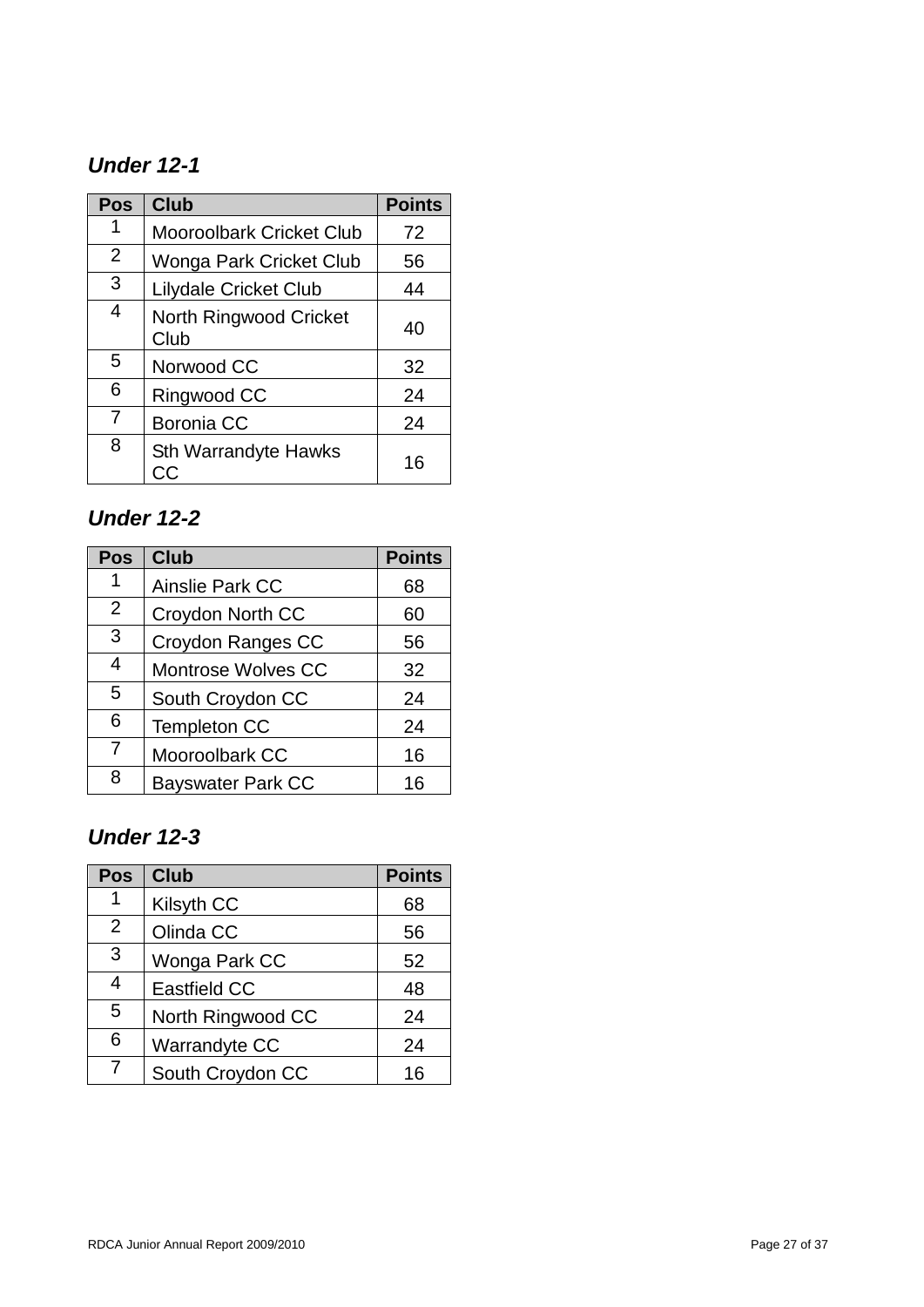# <span id="page-27-0"></span>*Under 12-4*

| <b>Pos</b> | <b>Club</b>         | <b>Points</b> |
|------------|---------------------|---------------|
| 1          | Wonga Park CC       | 76            |
| 2          | North Ringwood CC   | 44            |
| 3          | TMP / KNC           | 44            |
| 4          | Mooroolbark CC      | 36            |
|            |                     |               |
| 5          | Croydon North CC    | 16            |
| 6          | <b>Eastfield CC</b> |               |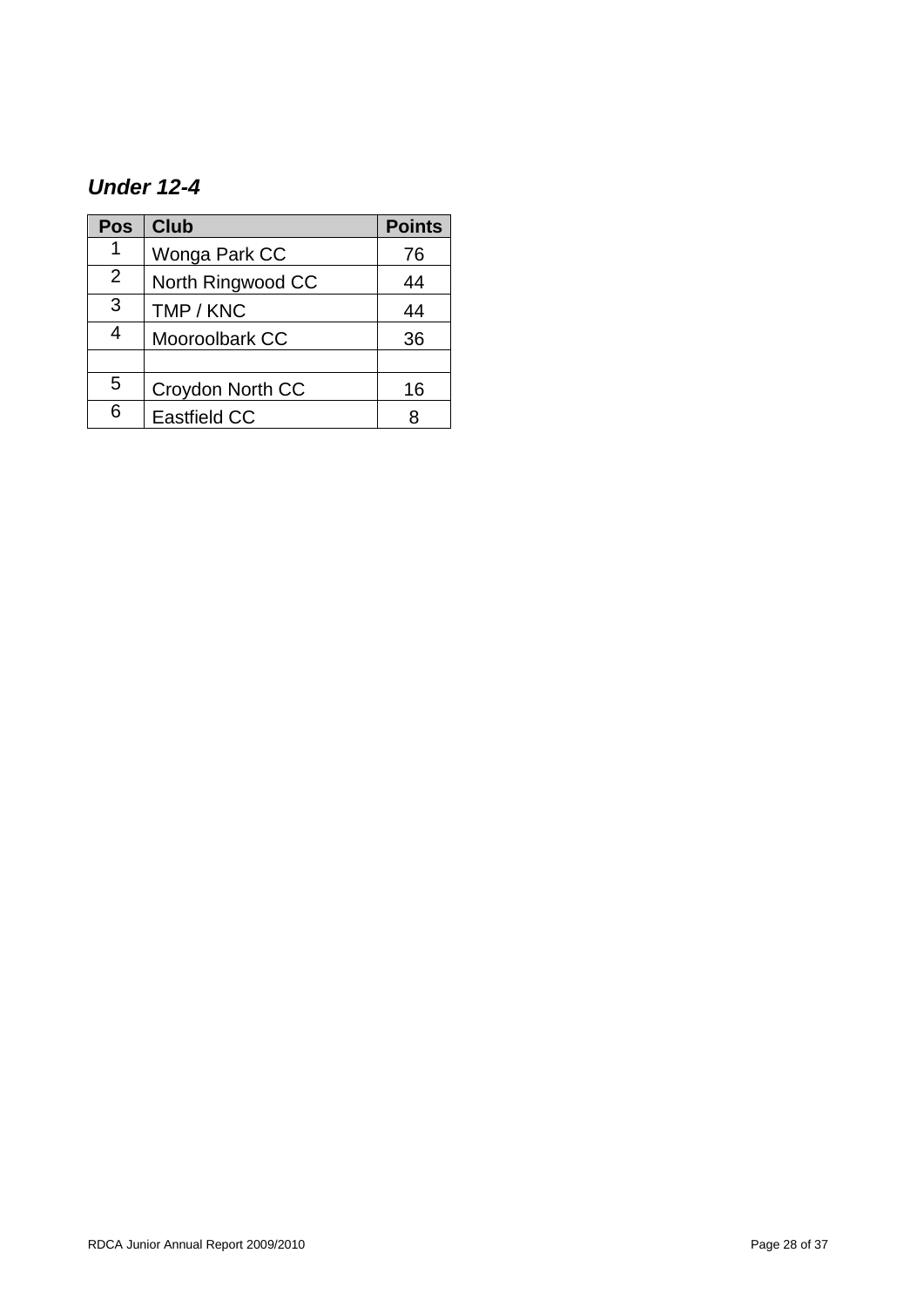# <span id="page-28-0"></span>**Past Awards**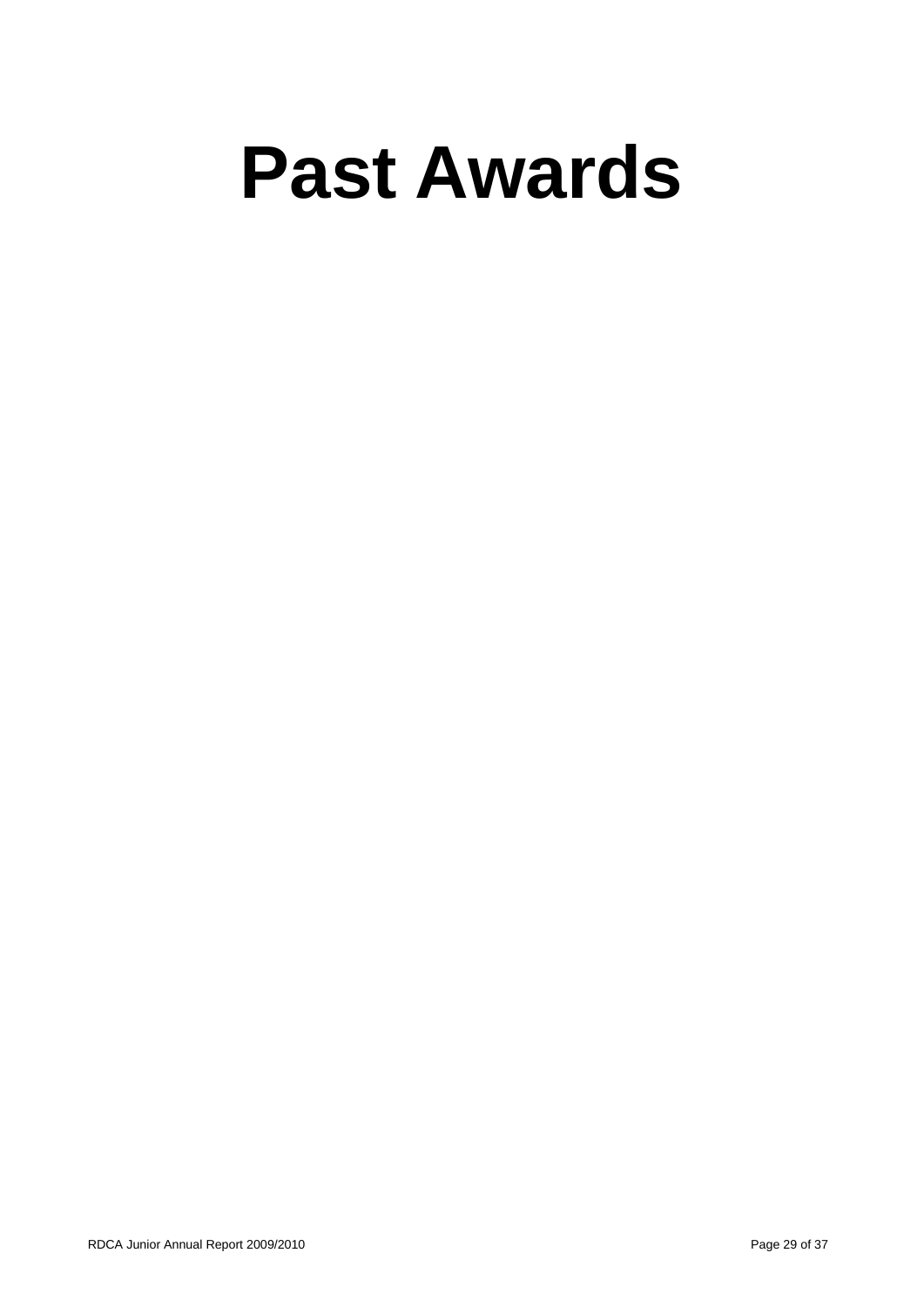# <span id="page-29-0"></span>*Past Clive Fairbairn Shield Winners*

| 2009 / 2010 | Wonga Park          | 1995/96 | Wantirna South C.C. |
|-------------|---------------------|---------|---------------------|
| 2008 / 2009 | Wonga Park          | 1994/95 | Wantirna South C.C. |
| 2007/2008   | Wonga Park          | 1993/94 | Ainslie Park C C    |
| 2006/2007   | North Ringwood      | 1992/93 | Parkwood C.C.       |
| 2005/2006   | Croydon North C. C. | 1991/92 | North Ringwood C.C. |
| 2004/2005   | Croydon North C. C. | 1990/91 | Templeton C.C.      |
| 2003/2004   | North Ringwood      | 1989/90 | South Ringwood C.C. |
| 2002/2003   | North Ringwood      | 1988/89 | St Andrews C.C.     |
| 2001/2002   | North Ringwood.     | 1987/88 | Ringwood C.C.       |
| 2000/2001   | Wantirna South C.C. | 1986/87 | Ringwood C.C.       |
| 1999/2000   | North Ringwood C.C. | 1985/86 | Norwood C.C.        |
| 1998/99     | Parkwood C.C.       | 1984/85 | Ringwood C.C.       |
| 1997/98     | Wonga Park C.C.     | 1983/84 | Mooroolbark C.C.    |
| 1996/97     | Parkwood C.C.       |         |                     |
|             |                     |         |                     |

| 1995/96 | Wantirna South C.C. |  |
|---------|---------------------|--|
| 1994/95 | Wantirna South C.C. |  |
| 1993/94 | Ainslie Park C C    |  |
| 1992/93 | Parkwood C.C.       |  |
| 1991/92 | North Ringwood C.C. |  |
| 1990/91 | Templeton C.C.      |  |
| 1989/90 | South Ringwood C.C. |  |
| 1988/89 | St Andrews C.C.     |  |
| 1987/88 | Ringwood C.C.       |  |
| 1986/87 | Ringwood C.C.       |  |
| 1985/86 | Norwood C.C.        |  |
| 1984/85 | Ringwood C.C.       |  |
| 1983/84 | Mooroolbark C.C.    |  |
|         |                     |  |

# <span id="page-29-1"></span>*Past Jeff Luscombe Volunteer of the Year*

| 2009 / 2010 | <b>Alan Mills</b>         | Croydon Ranges             |
|-------------|---------------------------|----------------------------|
| 2009 / 2010 | Shelia - Marie Killen     | <b>Ainslie Park</b>        |
| 2008 / 2009 | <b>Christine Phillips</b> | <b>Boronia</b>             |
| 2007/2008   | <b>Justin Hansen</b>      | <b>Sth Warandyte Hawks</b> |
| 2006/2007   |                           |                            |
| 2005/2006   | <b>Glen Wilson</b>        | North Ringwood             |
| 2004/2005   | <b>Keith Smith</b>        | <b>Bayswater Park</b>      |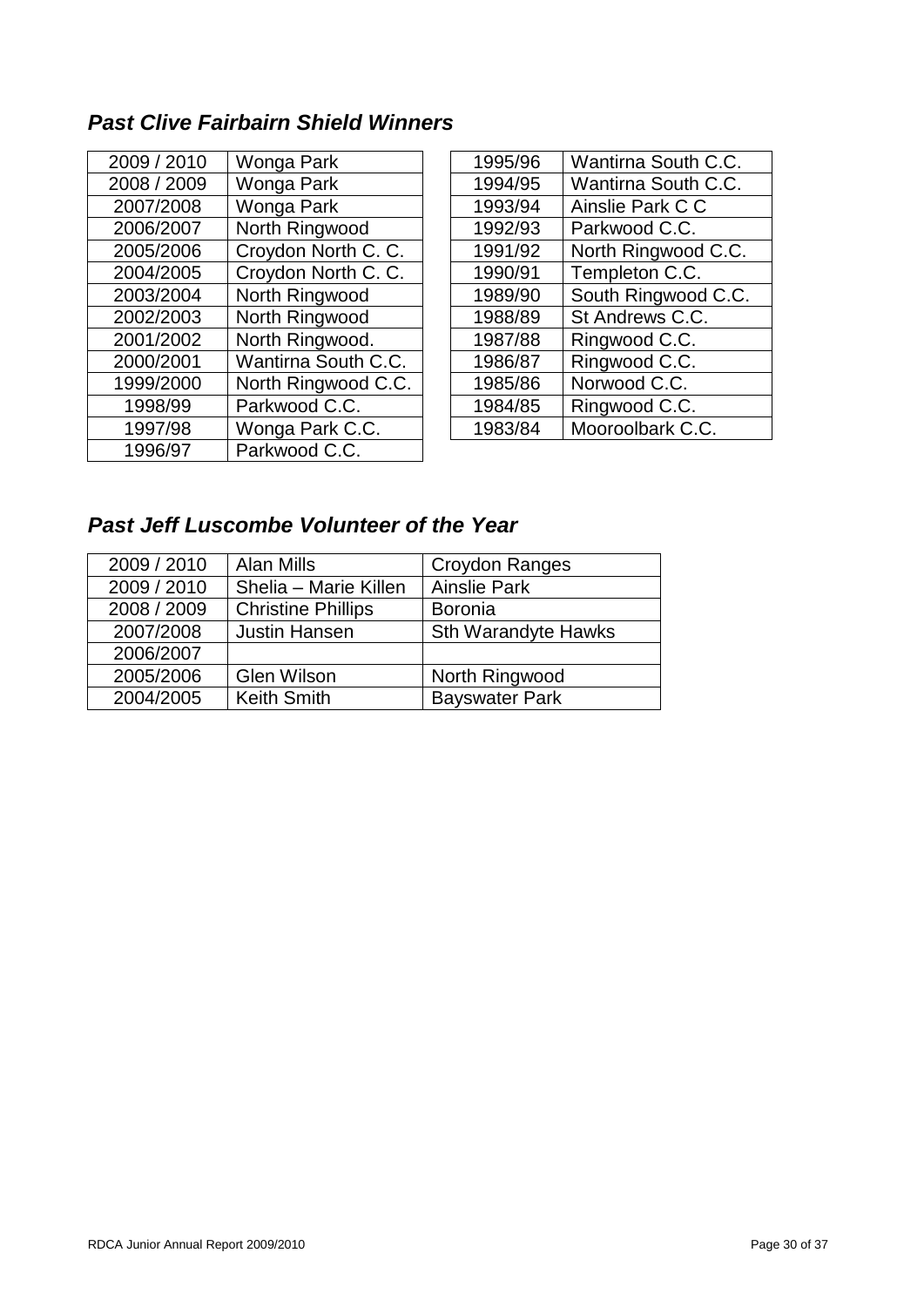# <span id="page-30-0"></span>*Past Most Promising Players*

This award is awarded at the end of each season to a player, who is deemed to be the most promising player leaving the ranks of the Juniors in the RDCA. At the end of each season Clubs are invited to nominate players for this award, before the Junior Committee votes on the winner.

| <b>SEASON</b> | <b>PLAYER</b>            | <b>CLUB</b>           |  |
|---------------|--------------------------|-----------------------|--|
| 2009 / 2010   | <b>Patrick Ashton</b>    | Croydon C. C          |  |
| 2008 / 2009   | Jackson Freeman          | Ringwood C. C         |  |
| 2007/2008     | <b>Aaron Mullett</b>     | Mooroolbark C. C.     |  |
|               | <b>Jake Ford</b>         | Wonga Park C. C.      |  |
| 2006/2007     | <b>Cameron Smith</b>     | Bayswater Park C. C.  |  |
| 2005/2006     | David King               | Ringwood C.C.         |  |
| 2004/2005     | <b>Ashley Viney</b>      | North Ringwood C. C.  |  |
| 2003/2004     | David Knowles            | North Ringwood        |  |
| 2002/2003     | Tom Stray                | <b>Ainslie Park</b>   |  |
| 2001/2002     | <b>Matthew King</b>      | Ringwood C.C.         |  |
| 2000/2001     | Daniel Rawson            | Croydon North C.C.    |  |
| 1999/2000     | <b>Matthew Gale</b>      | Mooroolbark C.C.      |  |
| 1998/1999     | <b>Matthew Parker</b>    | Bayswater Park C.C.   |  |
| 1997/1998     | <b>Ben Neagle</b>        | South Warrandyte C.C. |  |
| 1996/1997     | <b>Adam Hill</b>         | Croydon North C.C.    |  |
| 1995/1996     | <b>Ben Spencer</b>       | Lilydale C.C.         |  |
| 1994/1995     | David Horwood            | Croydon C.C.          |  |
| 1993/1994     | Joshe McConnell          | Ainslie Park C.C.     |  |
| 1992/1993     | <b>Andrew Pennington</b> | South Ringwood C.C.   |  |
|               | Paul A'Andrea            | Parkwood C.C.         |  |
| 1991/1992     | <b>Wade Guye</b>         | <b>Ainslie Park</b>   |  |
| 1990/1991     | Matthew Brebner          | Lilydale C.C.         |  |
| 1989/1990     | <b>Steven Walsh</b>      | Norwood C.C.          |  |
| 1988/1989     | Sean Flynn               | Bayswater Park C.C.   |  |
| 1987/1988     | Darren Milo              | Croydon North C.C.    |  |
| 1986/1987     | Hayden Jacobs            | Parkwood C.C.         |  |
| 1985/1986     | <b>Cameron Parker</b>    | Norwood C.C.          |  |
| 1984/1985     | <b>Richard Armstrong</b> | St Andrews C.C.       |  |
| 1983/1984     | Russell Jenson           | East Ringwood C.C.    |  |

The following is a list of the past winners of the "Most Promising Player Award":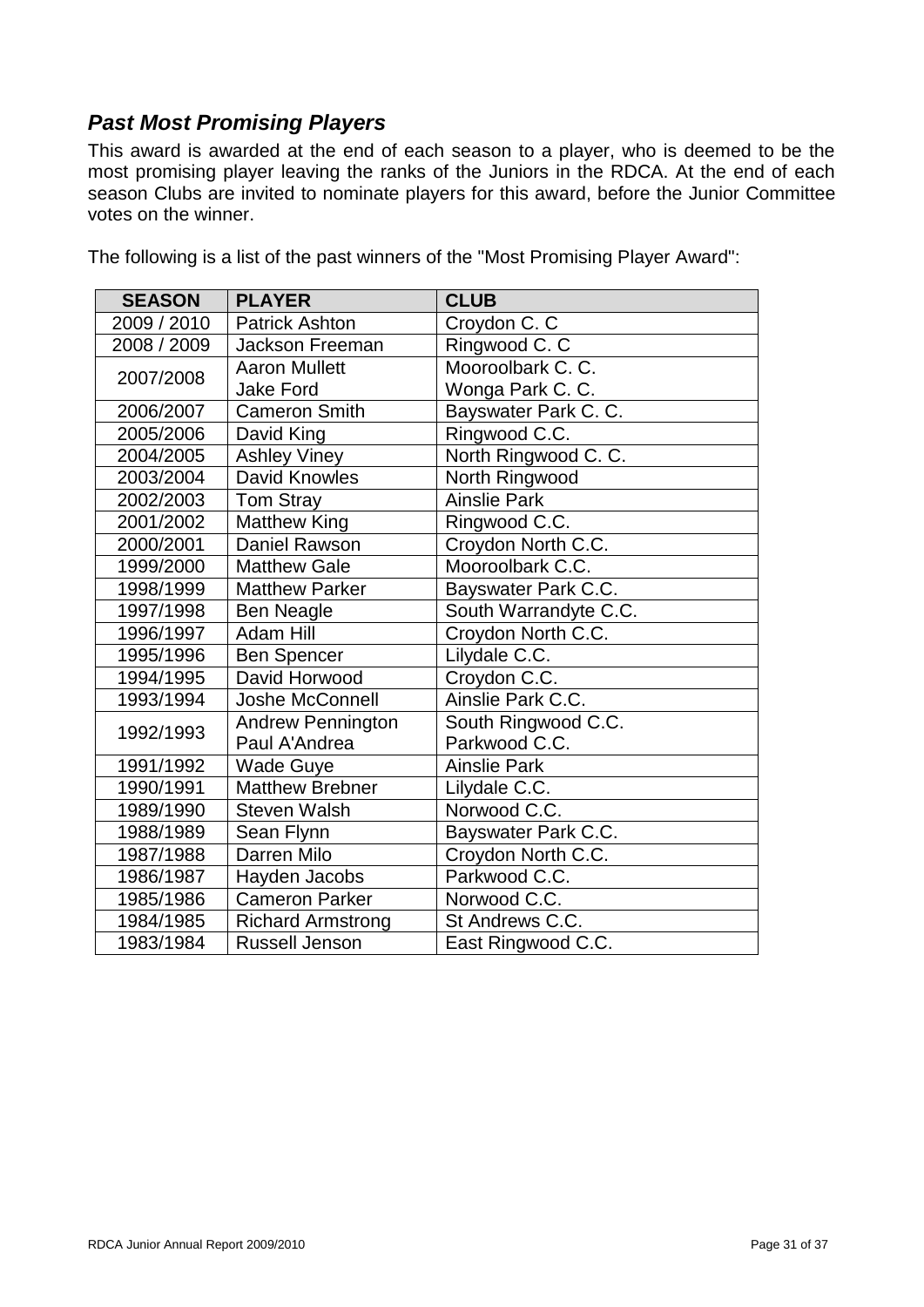# <span id="page-31-0"></span>**Past Premiers**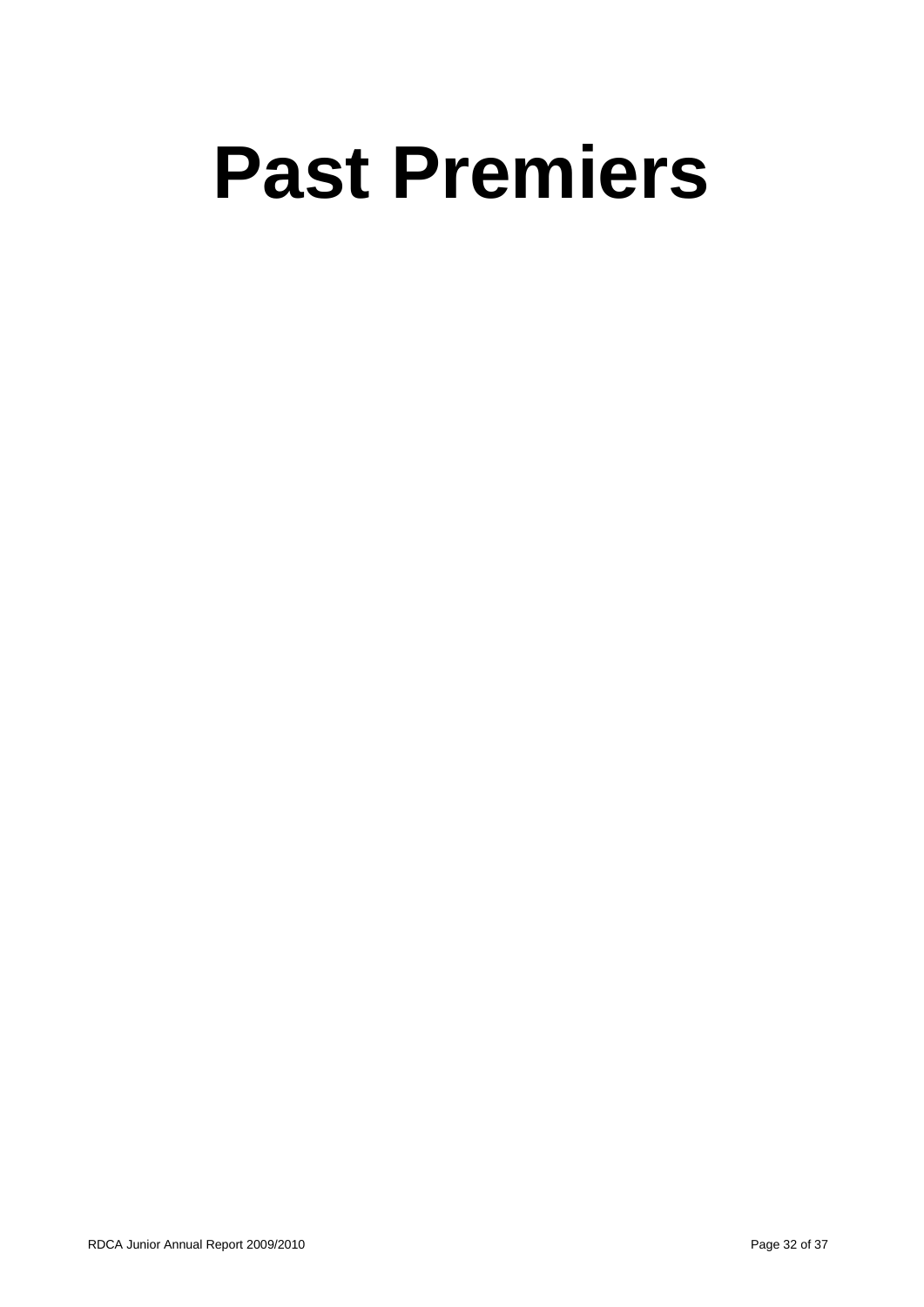# <span id="page-32-0"></span>*Under 18's Premiers*

| Year      | Under 18-1                   |
|-----------|------------------------------|
| 2009/2010 | Croydon North                |
| 2008/2009 | South Warrandyte Hawks       |
| 2007/2008 | <b>Heathmont Baptists</b>    |
| 2006/2007 | <b>Blackburn North Green</b> |
| 2002/2003 | Kilsyth                      |
| 2001/2002 | Templeton                    |

# <span id="page-32-1"></span>*Under 17's Premiers*

| Year      | <b>Under 17-1</b> |
|-----------|-------------------|
| 2005/2006 | Croydon North     |
| 2004/2005 | Croydon Ranges    |

# <span id="page-32-2"></span>*Under 13's Premiers*

| Year      | Under 13-1 |  |
|-----------|------------|--|
| 2003/2004 | Warrandvte |  |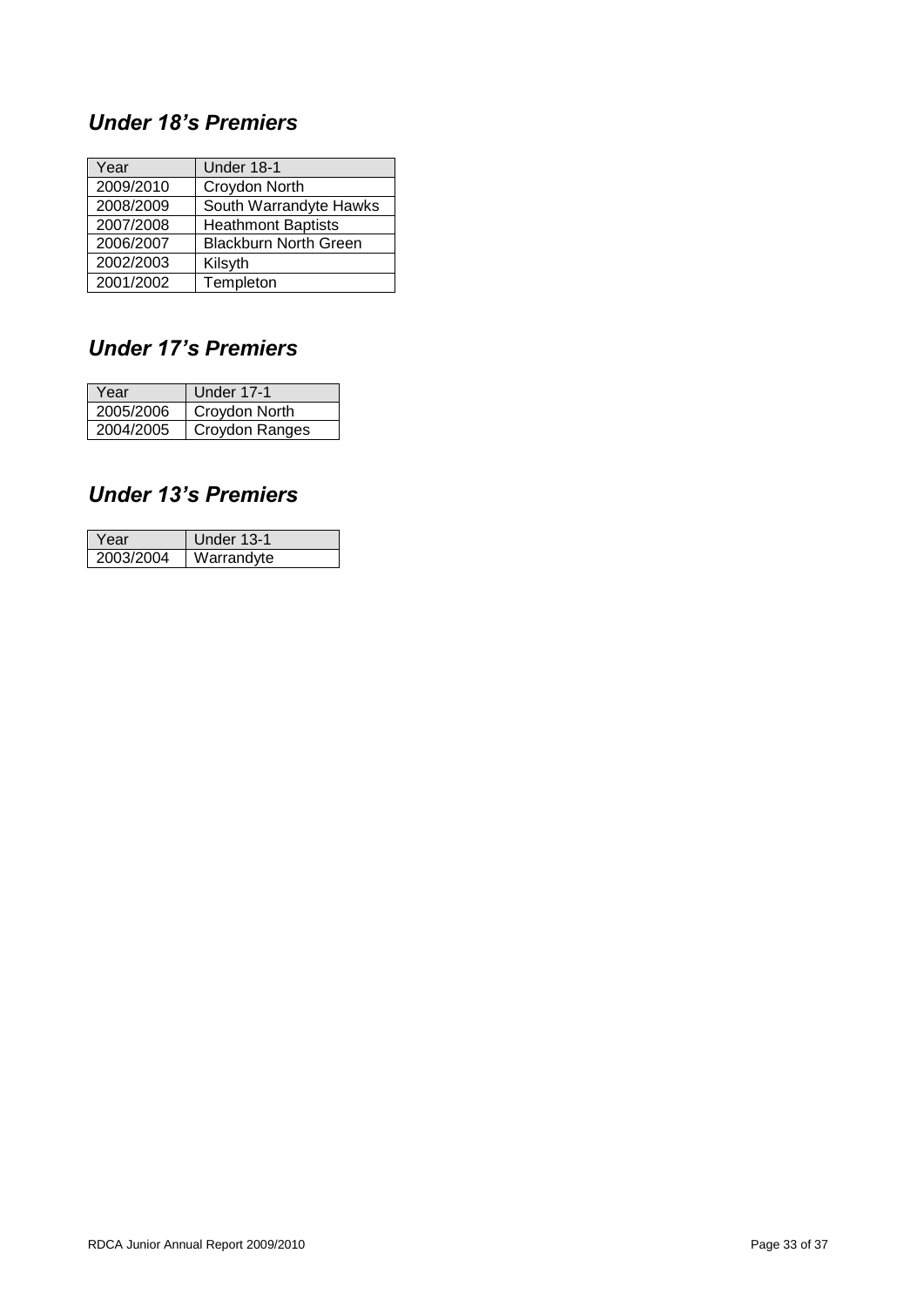# <span id="page-33-0"></span>*Under 16's Premiers*

| Year      | Under 16-1            | Under 16-2            | Under 16-3                | Under 16-4            |
|-----------|-----------------------|-----------------------|---------------------------|-----------------------|
| 2009/2010 | Wonga Park            | Wonga Park            | Wonga Park                | Olinda                |
| 2008/2009 | Ringwood              | Croydon               | CRR / KIL                 | North Ringwood        |
| 2007/2008 | Olinda                | Kilsyth               | <b>Bayswater Park</b>     | North Ringwood        |
| 2006/2007 | <b>Croydon North</b>  | Warranwood            | Olinda                    | Kilsyth               |
| 2005/2006 | Ringwood              | <b>Bayswater Park</b> | <b>Heathmont Baptists</b> | Olinda                |
| 2004/2005 | Croydon North         | North Ringwood        | <b>Bayswater Park</b>     | WSO/TMP               |
| 2003/2004 | North Ringwood        | <b>Croydon Ranges</b> | <b>St Andrews</b>         | Parkwood              |
| 2002/2003 | Ringwood              | Warrandyte            | <b>Croydon North</b>      | Chirnside Park        |
| 2001/2002 | <b>Croydon North</b>  | Wonga Paark           | North Ringwood            | North Ringwood        |
| 2000/2001 | <b>Croydon North</b>  | Montrose              | Warrandyte                | Mooroolbark           |
| 1999/2000 | Ringwood              | North Ringwood        | Kilsyth                   | Templeton             |
| 1998/1999 | <b>Bayswater Park</b> | Templeton             | South Ringwood            | North Ringwood        |
| 1997/1998 | South Warrandyte      | <b>Bayswater Park</b> | Lilydale                  | Mooroolbark           |
| 1996/1997 | <b>Croydon North</b>  | South Warandyte       | East Ringwood             | <b>Ferntree Gully</b> |
| 1995/1996 | Lilydale              | Kilsyth               | Boronia                   | <b>Chirmside Park</b> |
| 1994/1995 | Ringwood              | North Ringwood        | Montrose                  | Parkwood              |
| 1993/1994 | <b>Ainslie Park</b>   | Mt Evelyn             | Templeton                 | <b>Ainslie Park</b>   |
| 1992/1993 | Ainlsie Park          | Montrose              | Norwood                   | Wantirna              |
| 1991/1992 | Croydon               | Parkwood              | <b>Croydon United</b>     | Templeton             |
| 1990/1991 | <b>St Andrews</b>     | Vermont               | North Ringwood            |                       |
| 1989/1990 | Ringwood              | Warandyte             | Montrose                  | Croydon Nth & Kilsyth |
| 1988/1989 | <b>Bayswater Park</b> | Heathmont             | Croydon                   | <b>Ainslie Park</b>   |
| 1987/1988 | South Croydon         | <b>Bayswater Park</b> | Kilsyth                   | Ringwood              |
| 1886/1987 | Ringwood              | Parkwood              | Croydon                   | Montrose              |
| 1985/1986 | Warandyte             | North Ringwood        | <b>Knox Gardens</b>       | South Warandyte       |
| 1984/1985 | <b>Croydon North</b>  | Lilydale              | Mt Evelyn                 | Croydon Hockeyers     |
| 1983/1984 | Warrandyte            | <b>Glen Park</b>      | Eastfield                 |                       |
| 1982/1983 | Norwood               | Park Orchards         | Ringwood                  |                       |
| 1981/1982 | Vermont               | East Ringwood         | Olinda                    | Croydon Hockeyers     |
| 1980/1981 | Mooroolbark           | Wantirna              | Wonga Park                | <b>Glen Park</b>      |
| 1979/1980 | Heathmont             | <b>Wantirna South</b> | South Warrandyte          |                       |
| 1978/1979 | Ringwood              | Montrose              | <b>Ainslie Park</b>       |                       |
| 1977/1978 | Croydon Nth           | South Ringwood        | Wantirna                  | Knoxfield             |
| 1976/1977 | Ringwood              | Norwood               |                           |                       |
| 1975/1976 | Boronia               | South Croydon         | Ringwood                  |                       |
| 1974/1975 | <b>Boronia United</b> | North Ringwood        | Croydon                   |                       |
| 1973/1974 | Ringwood              | <b>Croydon United</b> |                           |                       |
| 1972/1973 | Ringwood              | Croydon               |                           |                       |
| 1971/1972 | Ringwood              | <b>Croydon United</b> |                           |                       |
| 1970/1971 | Heathmont             | East Ringwood         |                           |                       |
| 1969/1970 | <b>Ringwood RSL</b>   | Heathmont             |                           |                       |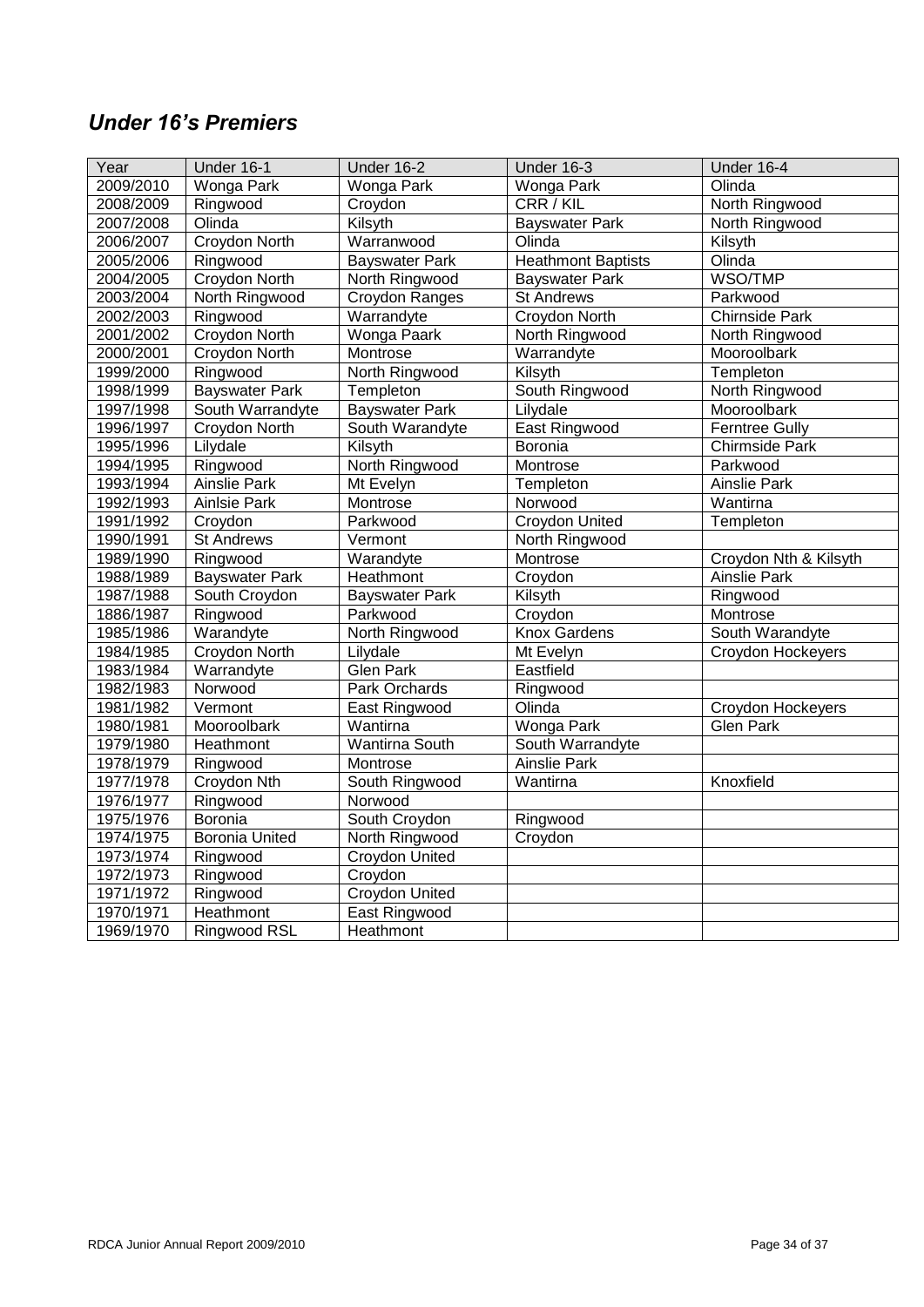# *Under 14's Premiers*

<span id="page-34-0"></span>

| Year      | Under 14-1                   | Under 14-2            | <b>Under 14-3</b>         | <b>Under 14-4</b>    | Under 14-5        |
|-----------|------------------------------|-----------------------|---------------------------|----------------------|-------------------|
| 2009/2010 | Ringwood                     | <b>Bayswater Park</b> | Montrose                  | Kilsyth              |                   |
| 2008/2009 | Ringwood                     | Templeton             | <b>Wantirna South</b>     | Wonga Park           |                   |
| 2007/2008 | Warranwood                   | Wonga Park            | Wonga Park                | MOO/BOR              |                   |
| 2006/2007 | Warranwood                   | Wonga Park            | Warrandyte                | Sth Warrandye        |                   |
| 2005/2006 | North Ringwood               | Warranwood            | Montrose                  | Olinda               |                   |
| 2004/2005 |                              |                       |                           |                      |                   |
| 2003/2004 | Templeton                    | Parkwood              | Croydon North             | Kilsyth              |                   |
| 2002/2003 | <b>Croydon North</b>         | Templeton             | North Ringwood            | Montrose             |                   |
| 2001/2002 | Templeton                    | Mooroolbark           | <b>Croydon North</b>      | Templeton            |                   |
| 2000/2001 | <b>Ainslie Park</b>          | South Ringwood        | Parkwood                  | Wantirna South       |                   |
| 1999/2000 | Templeton                    | Lilydale              | Heathmont / Sth Ringwood  | North Ringwood       |                   |
| 1998/1999 | Wonga Park                   | East Ringwood         | Lilydale                  | Heathmont            | Templeton         |
| 1997/1998 | Ringwood                     | Boronia               | Warrandyte                | Parkwood             |                   |
| 1996/1997 | Mooroolbark                  | North Ringwood        | Mooroolbark               | Ringwood             |                   |
| 1995/1996 | South Warrandyte             | <b>St Andrews</b>     | Olinda                    | North Ringwood       |                   |
| 1994/1995 | Croydon                      | <b>Ferntree Gully</b> | Boronia                   | <b>Croydon North</b> |                   |
| 1993/1994 | <b>Knox Gardens</b>          | <b>Wonga Park</b>     | Templeton                 | Parkwood             |                   |
| 1992/1993 | Ringwood &<br>Chirnside Park | Croydon North         | Montrose                  | <b>St Andrews</b>    |                   |
| 1991/1992 | <b>St Andrews</b>            | Norwood               | South Ringwood            | Ringwood             | Montrose          |
| 1990/1991 | South Ringwood               | East Ringwood         | Templeton                 | Kilsyth              | Vermont           |
| 1989/1990 | Lilydale                     | North Ringwood        | Mt Evelyn                 | South Ringwood       | Vermont & Kilsyth |
| 1988/1989 | Croydon North                | Croydon United        | Boronia                   | Templeton            | Montrose          |
| 1987/1988 | Norwood                      | <b>Bayswater Park</b> | North Ringwood            | Norwood              | Boronia           |
| 1886/1987 | Ainslie Park                 | Knox City             | Olinda                    | Ringwood             |                   |
| 1985/1986 | Kilsyth                      | South Croydon         | Scoresby                  | Mooroolbark          |                   |
| 1984/1985 | Norwood                      | Parkwood              | South Croydon             | Ringwood             |                   |
| 1983/1984 | <b>Croydon North</b>         | Norwood               | Wonga Park                | Ringwood             |                   |
| 1982/1983 | Wantirna South               | Vermont               | <b>Heathmont Baptists</b> | North Ringwood       |                   |
| 1981/1982 | Wantirna South               | <b>Glen Park</b>      | Ringwood                  | Warrandyte           |                   |
| 1980/1981 | Norwood                      | <b>Knox City</b>      | <b>Ainslie Park</b>       | Croydon North        |                   |
| 1979/1980 | Ringwood                     | Croydon North         | Lilydale                  | Ringwood             |                   |
| 1978/1979 | Ringwood                     | Boronia               | Olinda                    | Heathmont            |                   |
| 1977/1978 | Heathmont                    | Mooroolbark           | Warrandyte                | Lilydale             |                   |
| 1976/1977 | Heathmont                    |                       | Knoxfield                 |                      |                   |
| 1975/1976 | Croydon United               |                       | Heathmont                 |                      |                   |
| 1974/1975 | <b>St Andrews</b>            |                       | Ringwood                  |                      |                   |
| 1973/1974 | Johnson Park                 |                       |                           |                      |                   |
| 1972/1973 | Ringwood RSL                 |                       |                           |                      |                   |
| 1971/1972 | South Ringwood               |                       |                           |                      |                   |
| 1970/1971 | Croydon United               |                       |                           |                      |                   |
| 1969/1970 | Ringwood                     |                       |                           |                      |                   |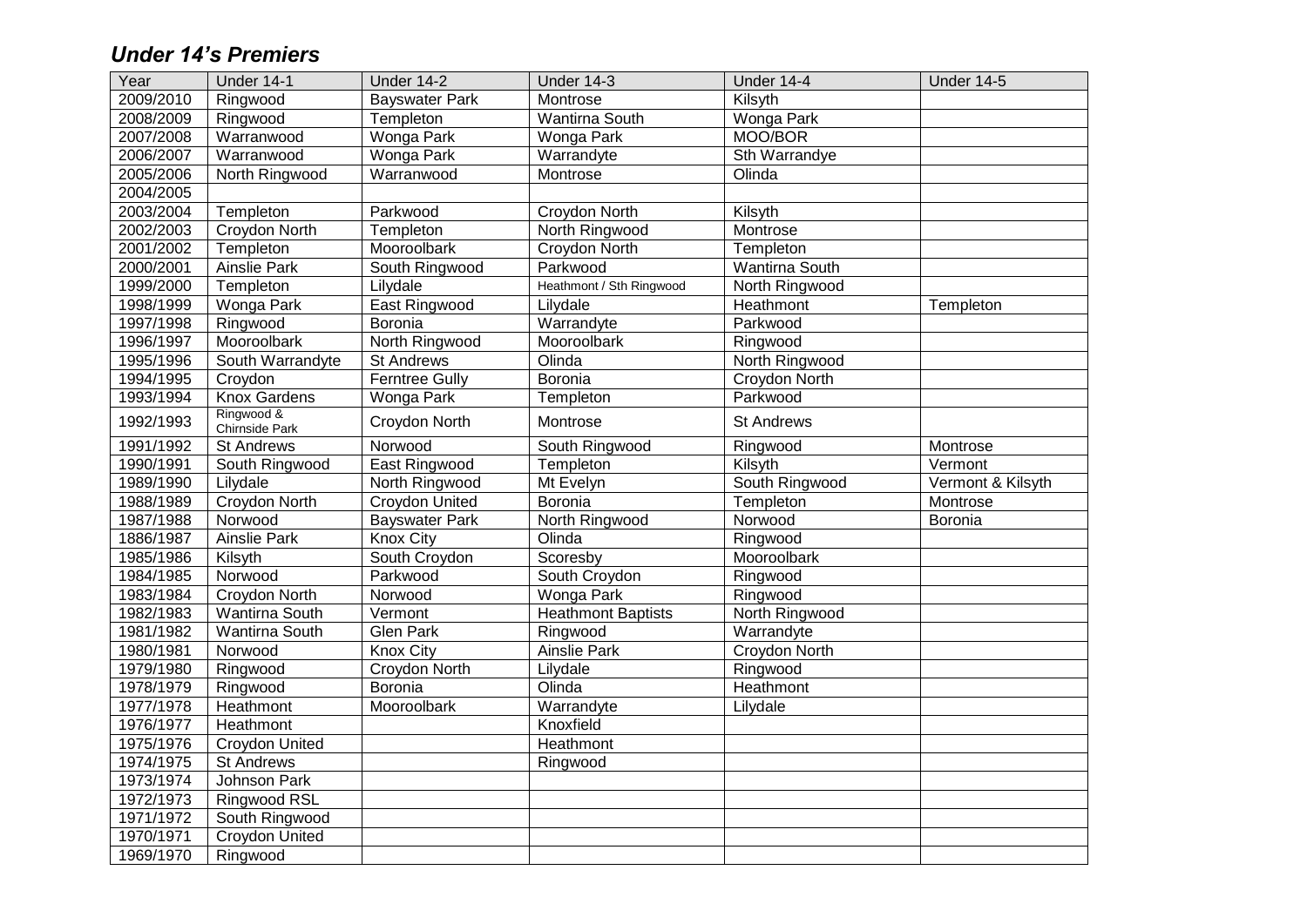# *Under 12's Premiers*

<span id="page-35-0"></span>

| Year      | <b>Under 12-1</b>                   | Under 12-2            | <b>Under 12-3</b>      | <b>Under 12-4</b>          | <b>Under 12-5</b> |
|-----------|-------------------------------------|-----------------------|------------------------|----------------------------|-------------------|
| 2009/2010 | Mooroolbark                         | Croydon Ranges        | <b>Wonga Park</b>      | Mooroolbark                |                   |
| 2008/2009 | Mooroolbark                         | <b>Wonga Park</b>     | <b>Bayswater Park</b>  | Olinda                     |                   |
| 2007/2008 | Wonga Park                          | Croydon               | Mooroolbark            | Wonga Park                 |                   |
| 2006/2007 | <b>Croydon Ranges</b>               | Boronia               | Wonga Park             | Croydon North & Warranwood | Heathmont         |
| 2005/2006 | <b>Croydon North</b>                | East Ringwood         | Lilydale               | East Ringwood              | Warranwood        |
| 2004/2005 |                                     |                       |                        |                            |                   |
| 2003/2004 | North Ringwood                      | North Ringwood        | Parkwood               | Lilydale                   | <b>BOR/RWD</b>    |
| 2002/2003 | North Ringwood                      | Kilsyth               | Mooroolbark            | Norwood                    |                   |
| 2001/2002 | Ringwood                            | Templeton             | <b>Wantirna South</b>  | North Ringwood             |                   |
| 2000/2001 | <b>Croydon North</b>                | <b>Ferntree Gully</b> | Boronia                | Warrandyte                 |                   |
| 1999/2000 | North Ringwood                      | Templeton             | Boronia                | Parkwood                   |                   |
| 1998/1999 | North Ringwood                      | Ainslie Park          | Wantirna South         | <b>Chirnside Park</b>      |                   |
| 1997/1998 | Parkwood                            | Ringwood              | <b>Boronia</b>         | North Ringwood             |                   |
| 1996/1997 | Mooroolbark                         | Parkwood              | Scoresby               | Parkwood                   |                   |
| 1995/1996 | <b>Knox Gardens</b>                 | <b>Wantirna South</b> | South Warrandyte       | Mooroolbark                |                   |
| 1994/1995 | <b>Knox Gardens</b>                 | Heathmont             | Olinda                 | <b>Knox Gardens</b>        |                   |
| 1993/1994 | Croydon                             | Wantirna              | South Croydon          | <b>Croydon United</b>      |                   |
| 1992/1993 | <b>Ainslie Park</b>                 | Kilsyth               | <b>Ainslie Park</b>    | Mt Evelyn                  |                   |
| 1991/1992 | <b>Knox Gardens</b>                 | Wantirna              | South Croydon          | <b>Ainslie Park</b>        |                   |
| 1990/1991 | Parkwood                            | Ringwood              | Wonga Park             | Ringwood                   |                   |
| 1989/1990 | <b>Ainslie Park</b>                 | Wantirna              | <b>St Andrews</b>      | <b>Bayswater Park</b>      |                   |
| 1988/1989 | Templeton                           | Parkwood              | Kilsyth                | Olinda                     |                   |
| 1987/1988 | Lilydale                            | Parkwood              | Wantirna               | South Ringwood             |                   |
| 1886/1987 | Lilydale                            | Templeton             | Chirnside Park         | <b>Knox Gardens</b>        |                   |
| 1985/1986 | Lilydale                            | South Ringwood        | Ringwood               | Ringwood RSL               |                   |
| 1984/1985 | Kilsyth                             | Vermont               | South Croydon          | <b>Bayswater Park</b>      |                   |
| 1983/1984 | <b>Bayswater Park</b>               | Lilydale              | Vermont                | <b>Croydon North</b>       |                   |
| 1982/1983 | <b>Wantirna South</b>               | <b>Johnson Park</b>   | <b>Ringwood United</b> | Kilsyth                    | Boronia           |
| 1981/1982 | <b>Croydon North</b>                | Eastfield             | <b>Glen Park</b>       | Ringwood                   | Boronia           |
| 1980/1981 | Warrandyte                          | Lilydale              | <b>Ainslie Park</b>    | North Ringwood             | <b>Knox City</b>  |
| 1979/1980 | Warrandyte                          | Croydon               | Johnson Park           | Warrandyte                 |                   |
| 1978/1979 | Mooroolbark                         | Warrandyte            | East Ringwood          | Ringwood                   |                   |
| 1977/1978 | Norwood                             | Croydon               | Olinda                 | <b>Boronia United</b>      |                   |
| 1976/1977 | Ringwood                            | Eastfield             | South Warrandyte       |                            |                   |
| 1975/1976 | Mooroolbark                         | Wantirna              | Ringwood               |                            |                   |
| 1974/1975 | Heathmont                           | Norwood               |                        |                            |                   |
| 1973/1974 | Ringwood                            |                       |                        |                            |                   |
| 1972/1973 | Ringwood                            |                       |                        |                            |                   |
| 1971/1970 | <b>St Stephens</b>                  |                       |                        |                            |                   |
| 1970/1971 | Wantirna                            |                       |                        |                            |                   |
| 1969/1970 | <b>Ruskin Park</b>                  |                       |                        |                            |                   |
|           | RDCA Junior Annual Report 2009/2010 |                       |                        | Page 36 of 37              |                   |